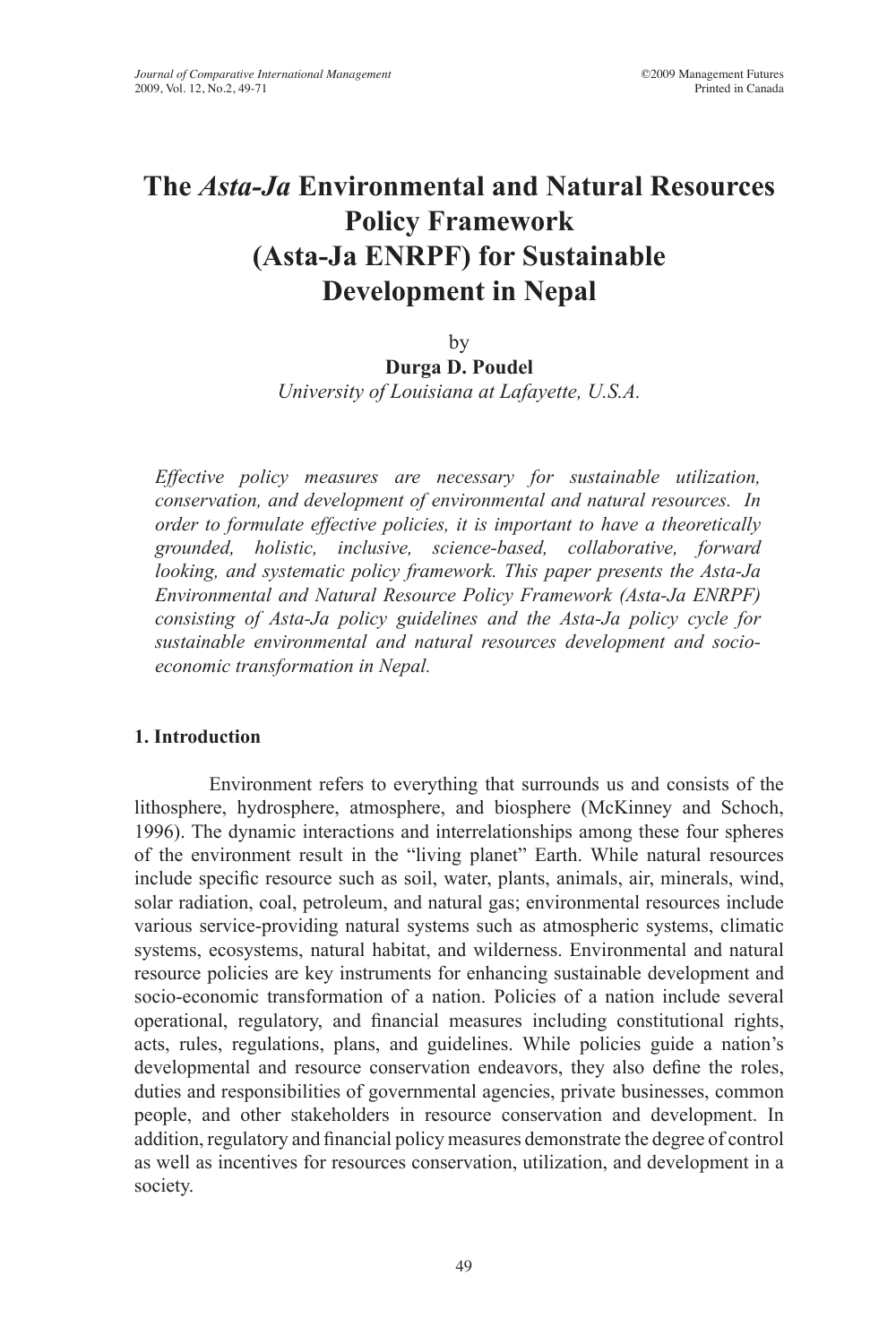Nepal's environmental and natural resources policy stakeholders include several governmental and private institutions as well as diverse interest groups including judicial bodies, advisory bodies, policy making bodies, corporate and local bodies, private sector organizations and NGOs, academic institutions, the media, and civil society (ADB/ICIMOD, 2006). While policy advisory bodies such as the National Development Council, National Planning Commission, and Environmental Protection Council that are chaired by the prime minister provide guidance on environmental and natural resources policy formulation and their legal frameworks, procedures, and policy implementation, policy making bodies such as the Parliamentary Committee on Natural Resources Environmental Protection has a mandate for policy guidance and issues directives to the executive branches of the government. The National Planning Commission is an apex planning agency and is responsible for formulation of the country's strategic plans and annual programs. Major line ministries involved in environmental and natural resource policy decisions include the Ministry of Agriculture and Cooperatives (MOAC), the Ministry of Forest and Soil Conservation, the Ministry of Physical Planning and Works, the Ministry of Energy, the Ministry of Irrigation, the Ministry of Land Reform and Management, the Ministry of Environment, the Ministry of Industry, the Ministry of Science and Technology, and the Ministry of Local Development. Various departments and agencies such as the Nepal Agricultural Research Council and the Central Food Research Laboratory under the MOAC, and the Department of Hydrology and Meteorology and the Nepal Bureau of Standards and Metrology under the Ministry of Industry are directly and heavily involved in the formulation and implementation of national environmental and natural resource policies in Nepal.

Nepal has enjoyed continuous assistance and support from several multinational and bilateral aid agencies on a large number of developmental projects including the drinking water supply, irrigation, rural roads, forest management, national parks and wildlife conservation, education, health, agricultural development, and policy decision making. These international aid agencies include the Asian Development Bank (ADB), World Bank, Food and Agriculture Organization (FAO), and United Nations Agencies (UNDP, World Food Program, UNICEF) as well as several bilateral donors such as Japan, Denmark, Germany, Switzerland, Norway, Canada, Australia, Finland, the United Kingdom, and the United States (ADB, 2010; Friedrich Ebert Stiftung, 2001; UNDP, 2007).

Several policy decision models and frameworks such as "the Garbage Can Model" (Cohen et al., 1972), the structure, environment and the governmental policy responses policy framework (Ripley, 1974), a rational decision model (Stone, 1988), linear process model (Meier, 1991), interactive model of policy implementation (Grindle and Thomas, 1991), and the multiple streams policy process model (Kingdon, 1995) are available in the literature. The multiple streams model that includes problem, policy, and politics streams, is believed to offer opportunities for successful policy making in developing countries, as it takes into account the fluidity of the policy process and appreciates the role of ideas and knowledge on policy change. In this model, the problem stream includes problem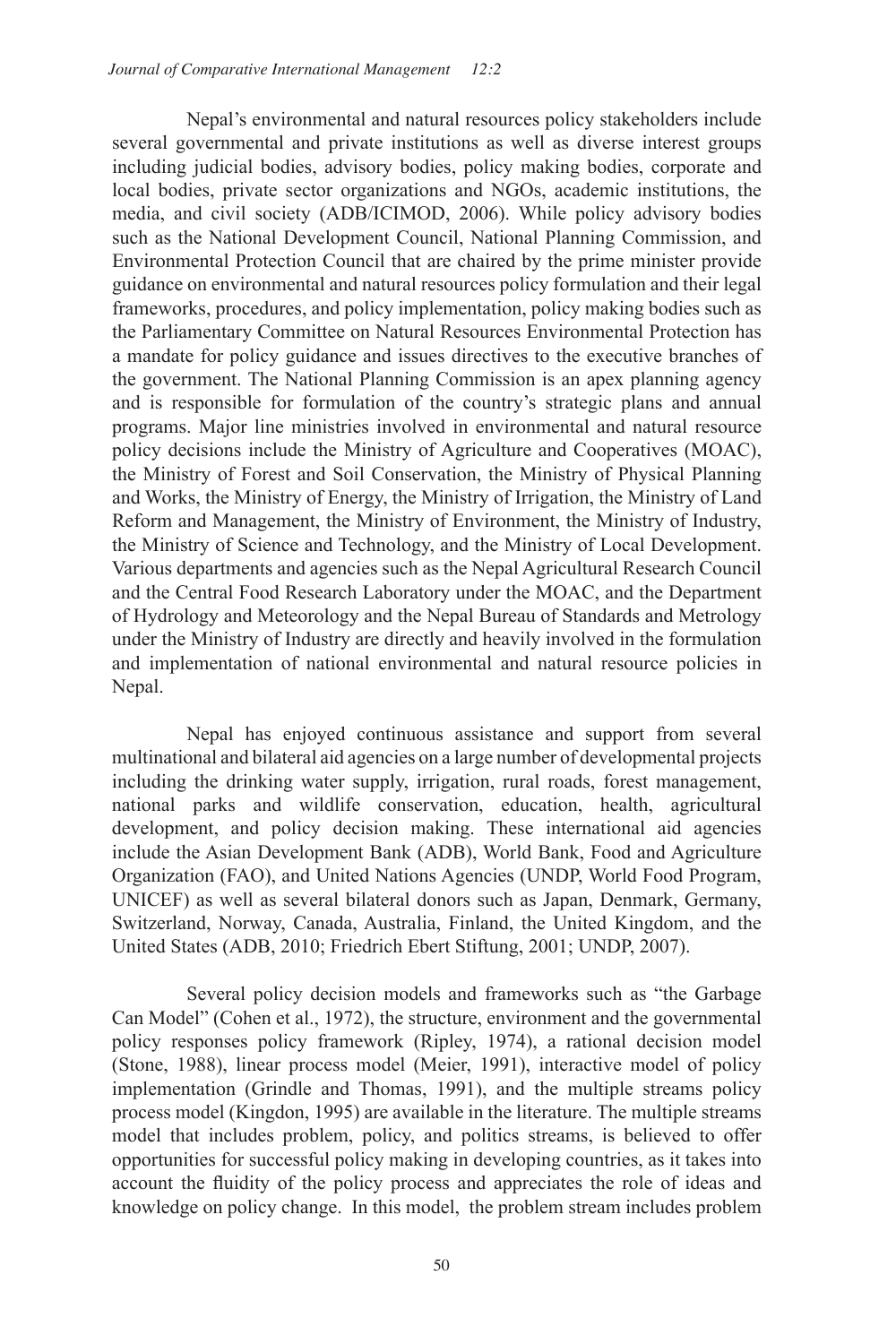definition, the policy stream includes alternative solutions and policy proposals, and the politics stream includes governmental changes, legislative turnover, or emergence of new interest groups. Appropriate policy decisions can be made when a "policy window" opens by overlapping the three streams (Kingdon, 1995). Kingdon (1995) noted the use of multiple streams model in the US federal government policy process. Despite the use of various policy models for following through a policy cycle of problem identification, alternative solutions, setting agendas, policy formulation, policy implementation, and policy monitoring and evaluation (Ligal, 2006; Clemons and McBeth, 2009; Smith, 2009), with their current policy processes many developing countries have not been able to sufficiently capture the needed policy information, improve policy environment, enhance public participation, generate effective environmental and natural resources policies, and enhance sustainable development. Various factors such as conflicting interest groups, lack of quality information, shortage of trained manpower, lack of financial resources, political conflicts, self-interest of specialized governmental agencies, the complexity of the interactions within and between natural systems, and the need for pursuing multiple-goals simultaneously complicate environmental and natural resource policymaking in developing countries (Ascher and Healy, 1990).

Formulating effective environmental and natural resource policies, especially for a developing nation, is a very challenging task. This challenge, however, can be effectively handled by adopting an appropriate policy framework for environmental and natural resources policy making. Such a policy framework should be holistic, science-based, systematic, inclusive, and forward looking. The policy framework should also enhance the generation of environmental and natural resources information, raise environmental awareness, encourage public involvement in policy process, and offer opportunities for learning policy problems and issues to all stakeholders. Considering these facts, below I propose a systematic, science-based, and comprehensive Asta-Ja Environmental and Natural Resources Policy Framework (Asta-Ja ENRPF) for sustainable environmental and natural resources conservation and socio-economic transformation in Nepal.

## **2. The Asta-Ja Framework**

 Recognizing the vast natural resources in Nepal, I propose a theoretical framework based on sustainable development and management of Eight *"Ja"*─Nepali letter *"Ja"*, *Jal* (water), *Jamin* (land), *Jungle* (forest), *Jadibuti* (medicinal and aromatic plants), *Jansakti* (manpower), *Janawar* (animals), *Jarajuri* (plants), and *Jalabayu* (climate) referred to as Asta-Ja in the Nepali language, for economic development and management of Nepal (Poudel, 2008). In my recent publication (Poudel, 2010), I have assessed challenges and constrains of Asta-Ja development in Nepal and have proposed a strategic framework for Nepal's sustainable development and socio-economic transformation. This paper presents the Asta-Ja ENRPF consisting of Asta-Ja policy guidelines and the Asta-Ja policy cycle.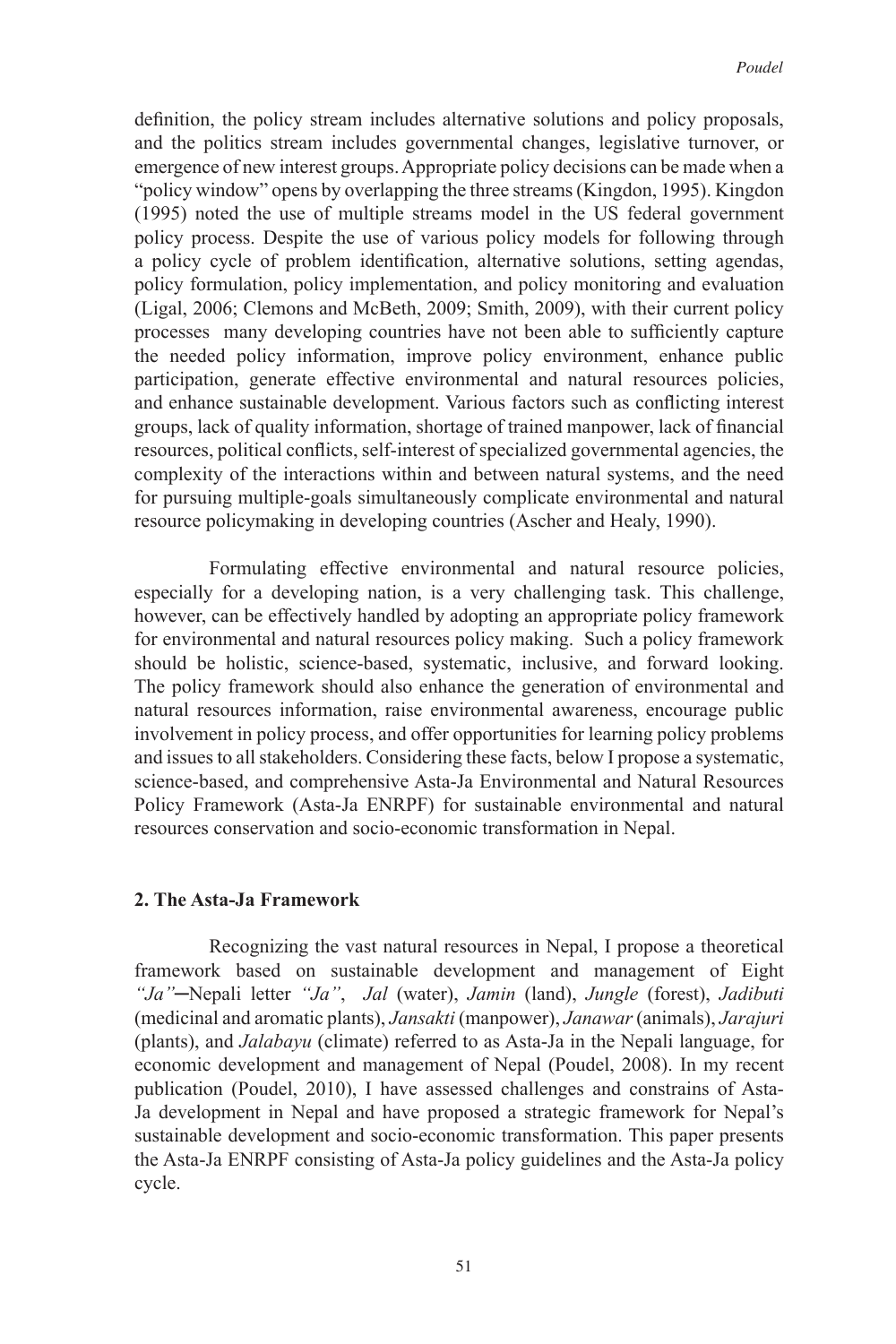## **3. Policy Overview**

 The Nepalese government formed a Land Reform Commission in 1953 and its First Five Year Plan was launched in 1956. Since then, Nepal has successfully completed 10 five-year plans and currently is into the Three-year Interim Plan. These plans have emphasized the overall development of the nation through developments in agriculture, forestry, water resources, population control, trade, transportation, industries, and other issues. The development of longterm plans such as a Master Plan for the Forest Sector (MPFS) (1989-2010), the Agriculture Perspective Plan (1997-2017), the Nepal Water Plan (2002-2027), the Renewable Energy Perspective Plan of Nepal (2000-2020), the Perspective Energy Plan (1991-2017), and the Tiger Conservation Action Plan (2008-2012), clearly indicate Nepal's emphasis on environmental and natural resources for the nation's economic development. Various environmental and natural resources policies, guidelines, acts, and regulations after Nepal had begun planned development were compiled and are presented in Table 1.

Natural resources policies which were begun through the centralization of management and decision making through the introduction of the Private Forests Nationalization Act of 1957 turned into decentralized management, especially in the forest sector, after the development of the National Forestry Plan of 1976 and the introduction of the *Panchayat* Forest Rules of 1978 and the Community Forestry Programs in 1980. However, public involvement in planning forestry resources through the adoption of the "bottom-up" approach began as early as 1965 with the implementation of Nepal's Third Plan (1965-70) (Wagle and Ojha, 2002). The "bottom-up" approach emphasized the involvement of local and field level forestry staff in planning and management of forestry resources. While the Seventh Five-Year Plan of Nepal (1985-90) emphasized the involvement of rural communities in forest resource management, the Eighth Plan (1992-97) was a major breakthrough in collaborative and participatory forest management, as this plan adopted the MPFS (1989-2010), and showed commitment to the establishment of Community Forest User Groups (CFUGs) for community management of forests in Nepal (Wagle and Ojha, 2002). The enactment of the Nepal Water Corporation Act in 1989 can be considered as the decentralization and the devolution of power with respect to water resources in Nepal. The Ninth Plan (1997-2002); however, put a major thrust on decentralization and the involvement of the private sector in hydropower, telecommunications, education and health, transport, and irrigation development in Nepal (NPC, 2003).

 The Constitution of the Kingdom of Nepal, 1990, Part 4 Article 26, stipulates that the State shall pursue policies to mobilize natural resources and heritage for the benefit of the nation, provide protection of the environment, increase public awareness about environmental cleanliness, and conserve wildlife, the forests, and vegetation. As a result, Nepal witnessed the formulation and implementation of a large number of forest, water, and environmental policies in the 1990s. Governmental initiatives on medicinal and aromatic plants as well as environmental sustainability is apparent from the policies and acts that were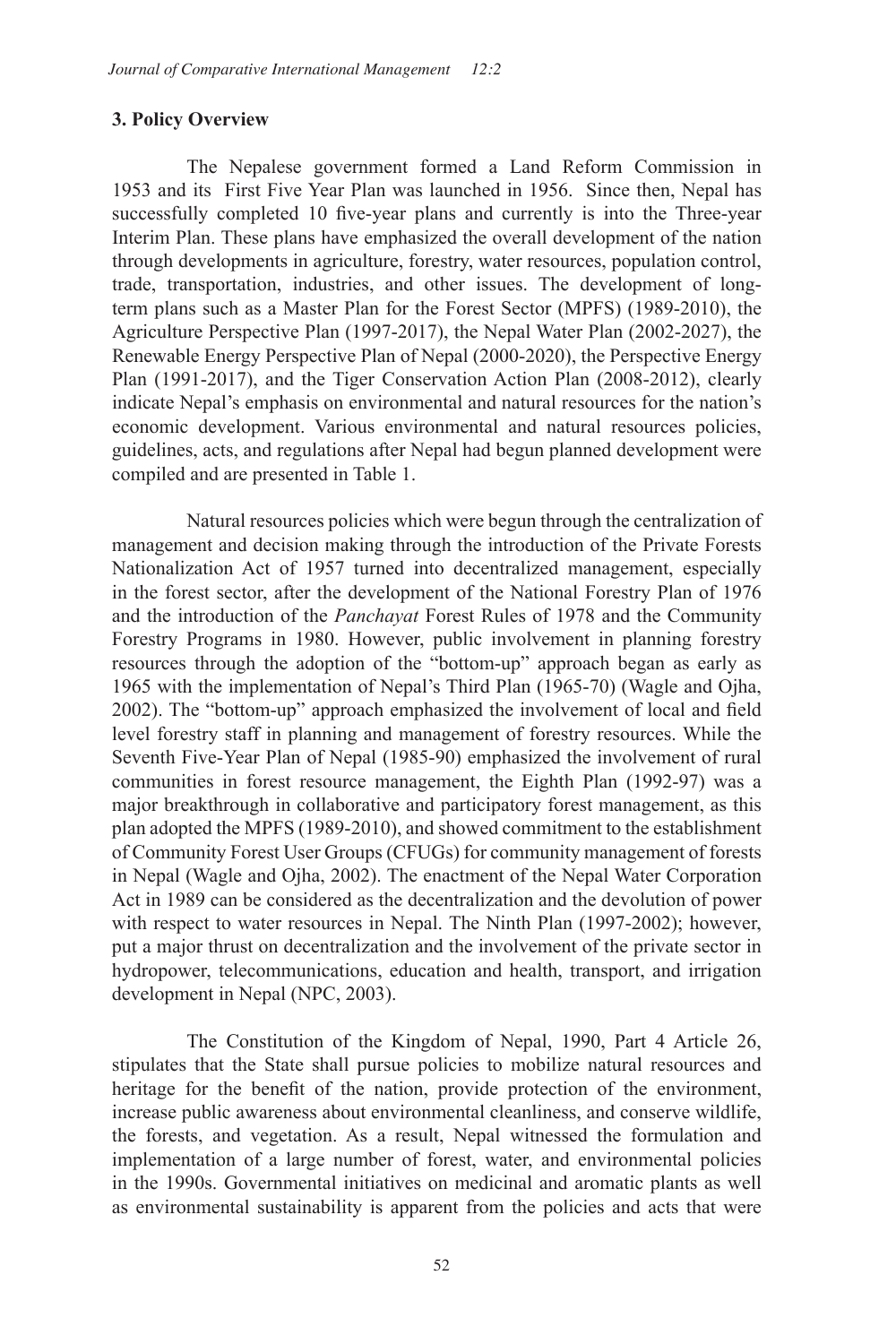formulated in those fields (Table 1). It is noteworthy that these policies, acts, rules, and regulations can effectively serve as the basis for future policy making. Lessons learned from these policy implementations will be a great asset for future policy decisions.

In the past two decades, Nepal's policy decision making has been quite ad hoc in nature, hasty as well as haphazard. Often polices were made with limited discussion and without understanding what the policy entailed. Despite active roles played by several international agencies, the private sector, and NGOs in recent years in policy formulations and implementations (Dahal et al., 2000; NPC, 2003; Maltsoglou and Taniguchi, 2004; Larsen et al., 2005; SDC, 2009; ADB, 2010; The World Bank, 2010), Nepal's success in policy implementation is very unsatisfactory (NPC, 2003; Larsen et al., 2005; Sharma, 2009). This policy failure is primarily due to the lack of a comprehensive and systematic policy framework, especially in environmental and natural resources, and the lack of adequate engagement of the public in the policy process. A systematic policy approach enhances the involvement of ordinary citizens, the media, and other stakeholders in the policy process, establishes a momentum of national awareness, and develops commitment to resource conservation and development.

| Resources | Policies, rules, regulations, legal provisions                                                                                                                                                                                                                                                                                                                                                                                                                                                                                                                                                                                                                                                                                                                                                                                      | References                                                                          |
|-----------|-------------------------------------------------------------------------------------------------------------------------------------------------------------------------------------------------------------------------------------------------------------------------------------------------------------------------------------------------------------------------------------------------------------------------------------------------------------------------------------------------------------------------------------------------------------------------------------------------------------------------------------------------------------------------------------------------------------------------------------------------------------------------------------------------------------------------------------|-------------------------------------------------------------------------------------|
| Water     | <i>Muluki Ain</i> 1963; National Legal Code<br>1963; Water Resource Act 1967; Water<br>Supply and Sanitation Policy Guideline<br>1985; Irrigation Policy 1988; Nepal Water<br>Supply Corporation Act 1989; Irrigation<br>Policy 1992; Hydropower Development<br>Policy 1992; Electricity Act 1992;<br>Industrial Enterprise Act 1992; Water<br>Resource Act 1992; Nepal Water Supply<br>Sector Policy 1998; Drinking Water<br>Regulation 1998; Hydropower Development<br>Policy 2001; The Water Resources Strategy<br>Formulation 2001; The National Water Plan<br>(2002-2027); Irrigation Policy 2003; the<br>Rural Water Supply and Sanitation National<br>Policy 2004; Rural Water Supply and<br>Sanitation National Strategy 2004; Rural<br>Water Supply and Sanitation National<br>Action Plan 2004; Rural Energy Policy 2006; | Wicken et al.,<br>2006; Kafle,<br>2008; MOST,<br>2010; MOIR,<br>2010; MOEN,<br>2010 |

## **Table 1: Various environmental and natural resource policies, acts, regulations, guidelines, and plans in Nepal.**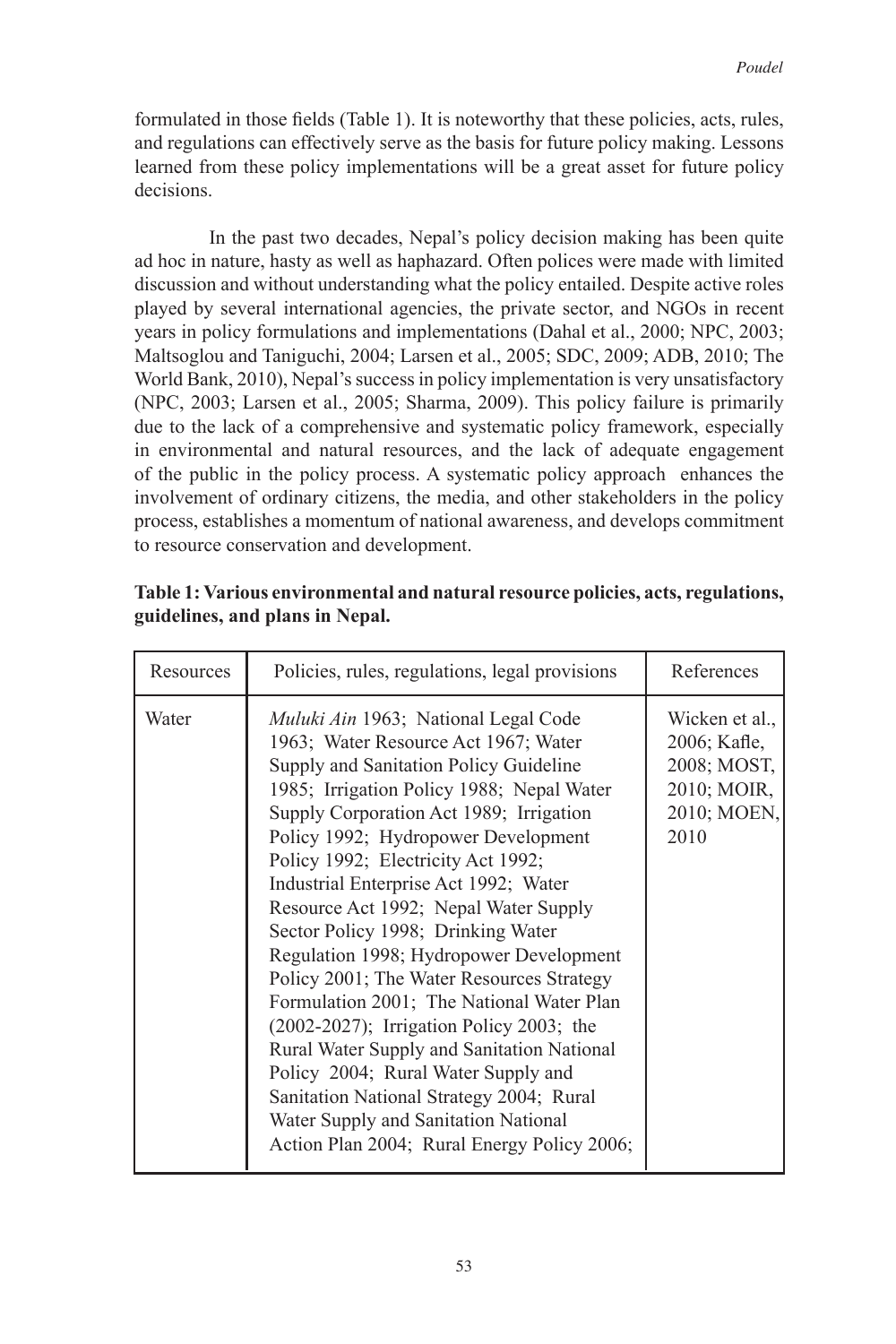| Resources                           | Policies, rules, regulations, legal provisions                                                                                                                                                                                                                                                                                                                                                                                                                                                                                                                                                                                                                                                                                                                                                                                                                                                                                                                                                                                                                                                                                        | References                                                                                                                              |
|-------------------------------------|---------------------------------------------------------------------------------------------------------------------------------------------------------------------------------------------------------------------------------------------------------------------------------------------------------------------------------------------------------------------------------------------------------------------------------------------------------------------------------------------------------------------------------------------------------------------------------------------------------------------------------------------------------------------------------------------------------------------------------------------------------------------------------------------------------------------------------------------------------------------------------------------------------------------------------------------------------------------------------------------------------------------------------------------------------------------------------------------------------------------------------------|-----------------------------------------------------------------------------------------------------------------------------------------|
| Land                                | Land Reform Commission 1953; Promulgation<br>of Land Reform Program, 1956; Preparation of<br>Land and Cultivator's Record Act 1954; Lands<br>Act 1955; Abolition of Birta Land Act 1957;<br>Agriculture Act, 1960; Land Act 1964; Land<br>Acquisition Act 1977; Mines and Mineral Act<br>1985; Mines and Mineral Act 1994; High Level<br>Land Reform Commission 1995; National<br>Action Program on Land Degradation and<br>Desertification 2004; Mines and Minerals<br>Regulation 1999; Amendment of Land Related<br>Act 2000; National Wetland Policy 2003;                                                                                                                                                                                                                                                                                                                                                                                                                                                                                                                                                                         | Chapagain,<br>2001; Kuo,<br>1998; ADB/<br>ICIMOD,<br>2006;<br>MOLRM,<br>2010; MOI,<br>2010                                              |
| Forest                              | Private Forests Nationalization Act 1957;<br>Forest Act 1961; Forestry Act 1963; Forest<br>Protection (Special Arrangements) Act 1967;<br>Forest Products Sales and Distribution Rule<br>1970; National Forestry Plan 1976; Panchayat<br>Forest Rules of 1978; The Community<br>Forestry Programme of 1980; Soil and Water<br>Conservation Act 1982 and Regulations 1985;<br>National Conservation Strategy 1983; National<br>Conservation Srategy, 1988; Master Plan for the<br>Forestry Sector (1989-2010); Forest Act 1993;<br>Forest Regulations 1995; Monopoly rights on<br>timber sales, 1998; First amendment of Forest<br>Act 1993, 1998; Timber at reduced prices,<br>1999; Ban on green felling, 1999; Forestry<br>Sector Policy, 2000; Community forestry<br>stopped in Terai, 2000; Special forest policy for<br>Terai, 2000; Forest inventory guideline, 2000;<br>Community forestry guideline revision, 2001;<br>Second amendment of Forest Act 1993, 2001;<br>Community Forestry directives, 2001; Tax on<br>community forest user groups (CFUG), 2003;<br>Collaborative forest management guideline,<br>2003; revised | Ojha et al.,<br>2007; Ojha,<br>2000; Rasul<br>and Karki,<br>2007; ADB/<br>ICIMOD,<br>2006; Wagle<br>and Ojha,<br>2002; Gautam,<br>2006; |
| Medicinal<br>and aromatic<br>plants | National Ayurveda Policy, 1996; Nepal<br>Biodiversity Strategy 2002; Non timber forest<br>products (NTFP) policy, 2004;                                                                                                                                                                                                                                                                                                                                                                                                                                                                                                                                                                                                                                                                                                                                                                                                                                                                                                                                                                                                               | Ojha et al.,<br>2007; MOHP,<br>2010;                                                                                                    |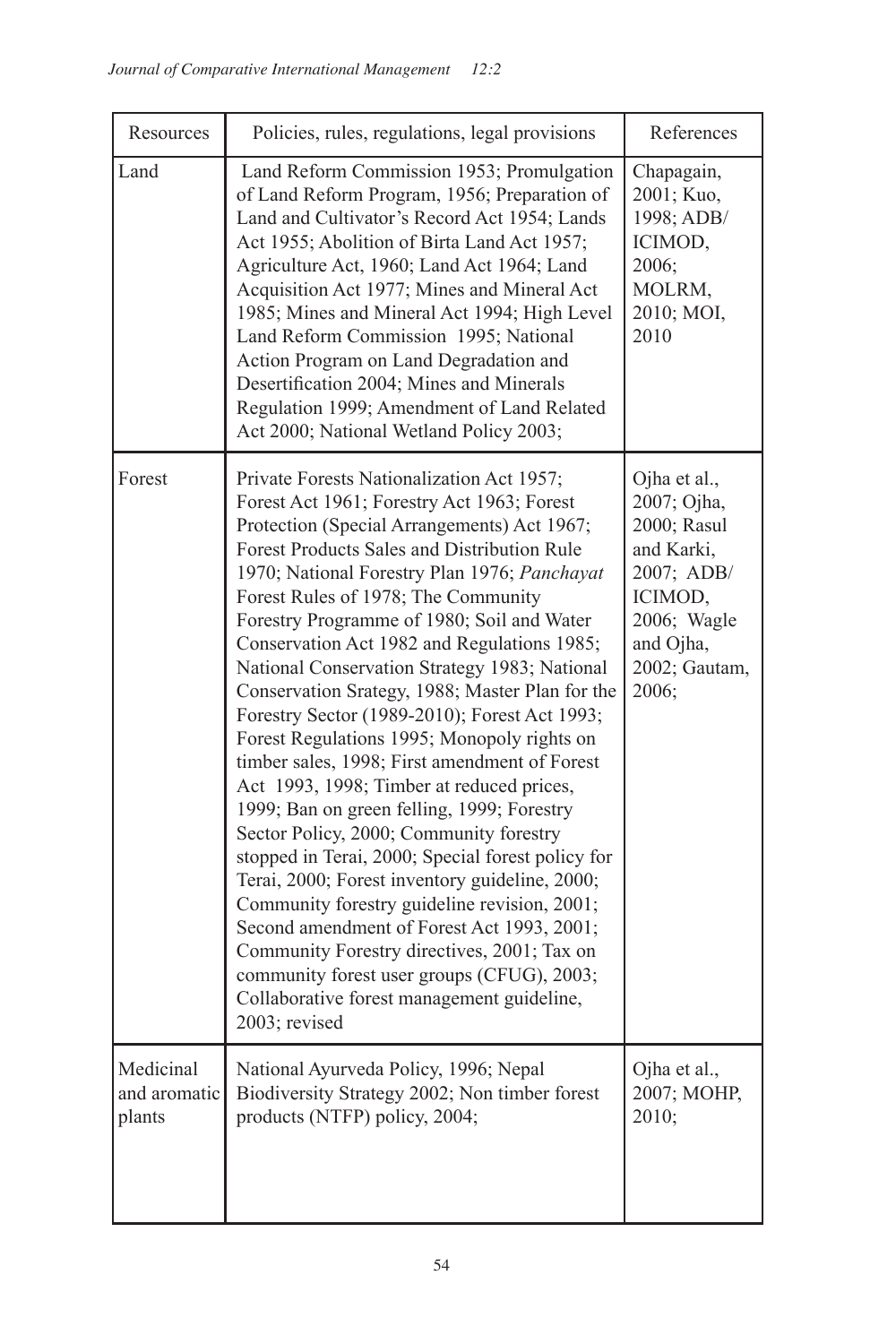| Resources                          | Policies, rules, regulations, legal provisions                                                                                                                                                                                                                                                                                                                                                                                                                                                                                                                | References                                                     |
|------------------------------------|---------------------------------------------------------------------------------------------------------------------------------------------------------------------------------------------------------------------------------------------------------------------------------------------------------------------------------------------------------------------------------------------------------------------------------------------------------------------------------------------------------------------------------------------------------------|----------------------------------------------------------------|
| National<br>parks and<br>wildlife  | Aquatic Conservation Act 1960; National<br>Parks and Wildlife Conservation Act 1973;<br>Amendment NPWC 1993; Buffer Zone<br>Regulations 1996; Tiger Conservation Action<br>Plan 2008-2012;                                                                                                                                                                                                                                                                                                                                                                    | Ojha, 2000;<br>DSCWM,<br>2007;<br>DNPWC/<br>MoFC/GoN,<br>2007; |
| Agriculture,<br>plants,<br>animals | Food Act 1967; Plant Protection Act 1972; Plant<br>Protection Regulations 1975; Nepal Agricultural<br>Research Council Act 1991; Master Plan for<br>Livestock, 1991; Agriculture Perspective Plan<br>(1997-2017); National Seed Act; The National<br>Agricultural Policy 2004; Agro Biodiversity<br>Policy, 2006; Nepal Biotechnology Policy 2006;                                                                                                                                                                                                            | MOAC, 2010;<br>MOST, 2010;                                     |
| Environment                        | Ancient Monument Protection Act 1956; Solid<br>Waste Management and Resource Mobilization<br>Act 1987; National Conservation Strategy 1988;<br>Pesticides Act 1991; Industrial Enterprises<br>Act 1992; Vehicle and Transport Management<br>Act 1992 and its Regulations 1997; Nepal<br>Environmental Policy and Action Plan 1993;<br>National EIA Guidelines 1993; Environmental<br>Impact assessment Guidelines for the Forestry<br>Sector 1995; Environmental Protection Act<br>1996 and its Regulations 1997; National Plan of<br>Action on Habitat 1996; | ADB/<br>ICIMOD,<br>2006; MOI,<br>2010;                         |
| Manpower                           | Industrial Training Act 1982; Labor Act 1991;<br>Trade Union Act 1992; Local Self Governance<br>Act 1999; Open and Distance Learning Policy,<br>2006; Non-formal Education Policy, 2006;<br>Technical Education and Vocational Training<br>Skill Development Policy, 2007.                                                                                                                                                                                                                                                                                    | MOLTM,<br>2010; MOE,<br>2009;                                  |

## **4. Policy Problems**

Inadequate public participation in policy decisions is a major problem. Nepal's unique working environment, developmental challenges and constraints, and prevailing natural resources utilization and management systems demand the involvement of the general public as well as the knowledge and experience of government officials and other stakeholders on policy making. Development experts affiliated with multilateral and bilateral agencies possess highly valuable knowledge and experience on many issues related to the environment and natural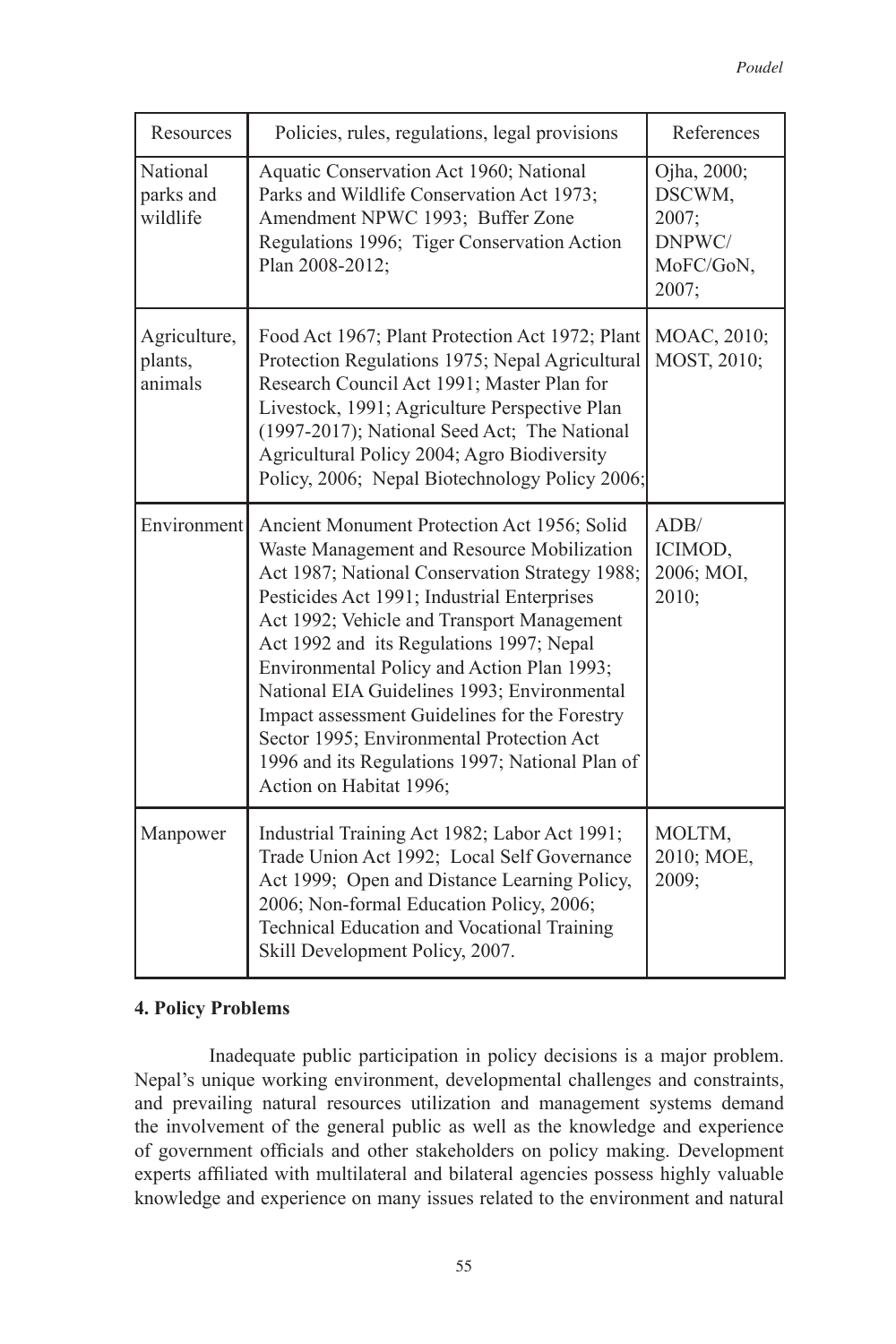resources. This experience, expertise, and knowledge must be well utilized for the nation's environmental and natural resources conservation and development. Although the government of Nepal initiated decentralized planning through the introduction of the Local Administrative Act of 1965, the District Administrative Plan of 1975, and the Decentralization Act of 1982; as well as stipulating decentralization in the Constitution of the Kingdom of Nepal in 1990, Article 25 (4), and emphasizing it further in subsequent National Plans (Dahal et al., 2000), public participation in policy process is still dismal. The major constraints to public participation in the policy process include poverty, inequality, isolation, gender biases, lack of public awareness (Dahal et al., 2000) as well as lack of necessary resources. Policy decisions lacking public involvement are certain to fail.

 The lack of quality information for policy decisions (Ligal, 2006) presents another major challenge for effective policy making in Nepal. For better policies, there should be a timely availability of relevant information for various interest groups and stakeholders. Even if there did exist some environmental and natural resources information, it would be much dispersed, heterogeneous, inaccessible, discontinuous, and unreliable (ADB/ICIMOD, 2006). An up-to-date Asta-Ja database that is accessible to policy makers and other stakeholders will facilitate policy making in Nepal. As many environmental and natural resource issues such as water pollution, air pollution, soil pollution, industrial pollution, and hazardous waste are closely related to public health, emerging health consciousness among the public often drives environmental and natural resources policy decisions. Lack of scientific information prevents policy makers from effective policy decision making.

Fragmented policies are another problem in Nepal (NPC, 2003; Gautam, 2006). As Asta-Ja resources are highly interrelated and interlinked, policy decisions relating to one resource with insufficient thought and analysis on its impacts on other resources may result in negative impacts on the natural resource base of the nation. Coordination of these highly fragmented policies has become a challenge. It can easily be understood how complicated the coordination of water policies will be when at least three Ministries: the Ministries of Energy, Irrigation, and Physical Planning and Works, as well as various multilateral and bilateral agencies, are directly or indirectly involved in Nepal's water policies. Realizing the importance of water policy coordination, the Water and Energy Commission Secretariat (WECS) was established in 1981. However, due to lack of explicit authority for WECS, its coordination role has not been effective (Wicken et al., 2006). The National Water Resources Development Council is another overarching body which includes representatives from political parties, senior government officials, non-government spokespersons, and governmental agencies mandated for assisting the government in national water policy formulation. Despite these efforts on water policy coordination, Sharma (2009) reported that coordination of water policies is a major challenge in Nepal. Similar policy coordination issues are found in other sectors such as land, forest, medicinal and aromatic plants.

Implementation failure of policy measures is another major problem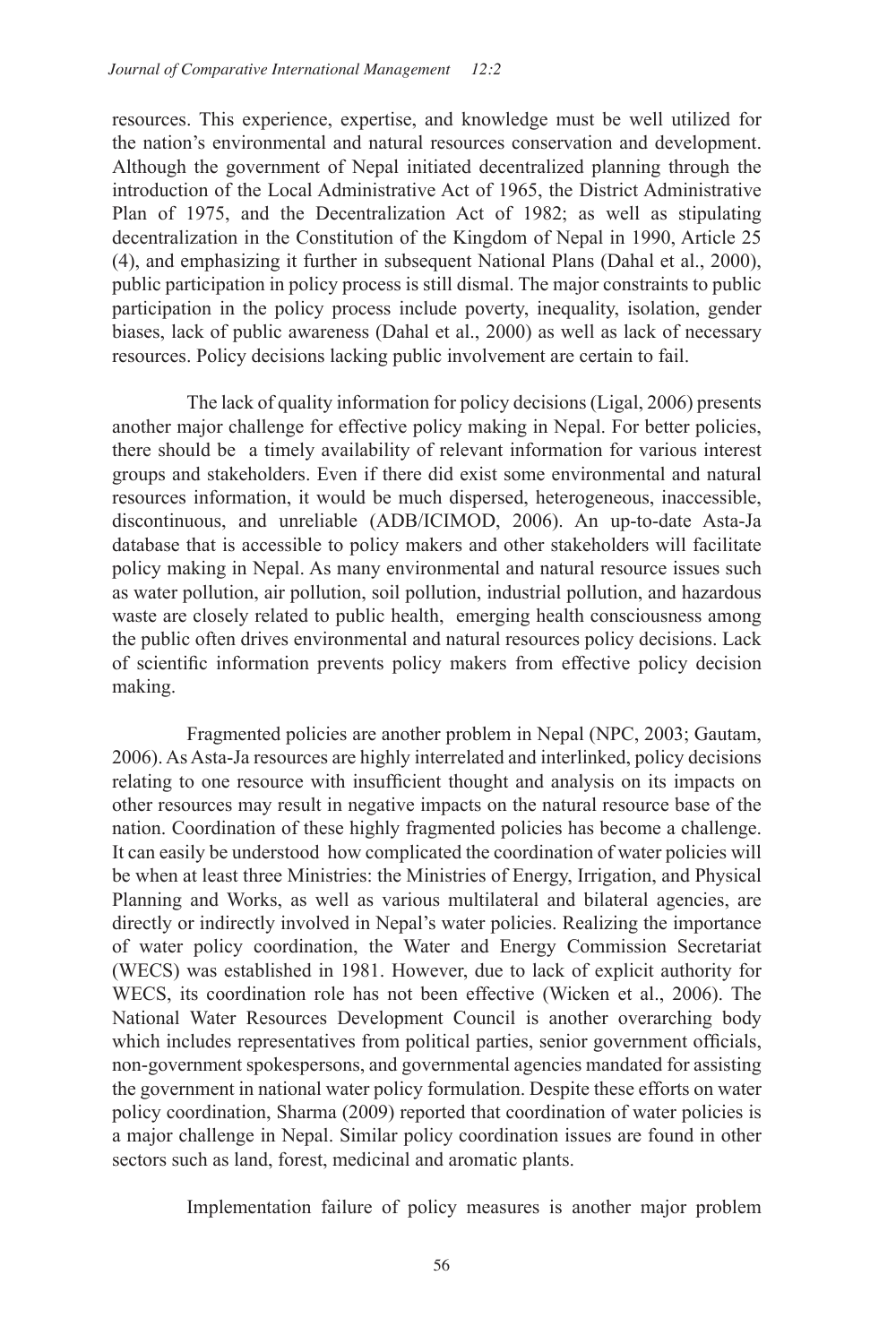in Nepal (NPC, 2003; ADB/ICIMOD, 2006; Ligal, 2006). Several causes for policy failures include inadequate focus on cross-cutting issues, lack of adequate resources, continuous interventions by political parties, the inability of policy institution to implement policies, political instability, inability of national advisory bodies to function effectively (ADB/ICIMOD, 2006); formulation of national policies in haste, lack of public participation, inadequate homework on policy formulation (Legal, 2006); and frequent changes in senior staff with changes in government. Misuse of policies by politicians to win voter interest (Gautam, 2006), and policies not representing the ground realities such as arbitrary royalty rates, lengthy and costly export formalities, contradictions between forest acts and local governance acts, and inadequate fiscal incentives for non-timber forest products (Ojha, 2000) predispose policies to have poor rates of acceptance and success. Lack of understanding and inconsistency in policy objectives among local communities and various levels of governmental agencies have also been identified as factors responsible for policy failure in Nepal (Larsen et al., 2005). According to Ascher and Healy (1990), natural resources policy implementation failure results from various causes including political rivalry, regional and ethnic disputes, and corruption. Insufficient collaboration among various stakeholders including the general public, universities, research institutions, multilateral and bilateral agencies, NGOs, civic society organizations, the media, and private businesses in policy decision making and implementation is another reason for policy failure in Nepal.

#### **5. Asta-Ja Policy Guidelines**

## *5.1 Comprehensive approach*

Sustainable development and resource conservation requires comprehensive management of environmental and natural resources (Ascher and Healy, 1990; Regan, 2004). For instance, while we deal with water resources development and management it is important to consider forests, land, wildlife, agricultural and other resources. A comprehensive approach in the policy process helps in tackling cross-cutting and highly interlinked issues such as poverty alleviation, rural development, and natural resource conservation and development. Policy formulation without having comprehensive knowledge of natural resources and socio-economic conditions results in policy failure and resource degradation (Gautam, 2006). Therefore, in order to enhance sustainability of natural resource systems, a broad range of factors such as political, socio-economic (National Research Council, 1993), biophysical, institutional, informational (Poudel et al, 1999), and international should be recognized and considered in policy decisions. Realizing this fact, the Nepal government had developed overarching policy measures such as the Nepal Environmental Policy and Action Plan of 1993 and the Environmental Protection Act of 1997 for environmental and natural resources conservation and development in Nepal. These policy measures include a broad scope of environmental and natural resources such water, land, forest, air, rangeland, health, education, urban and industrial development, natural and cultural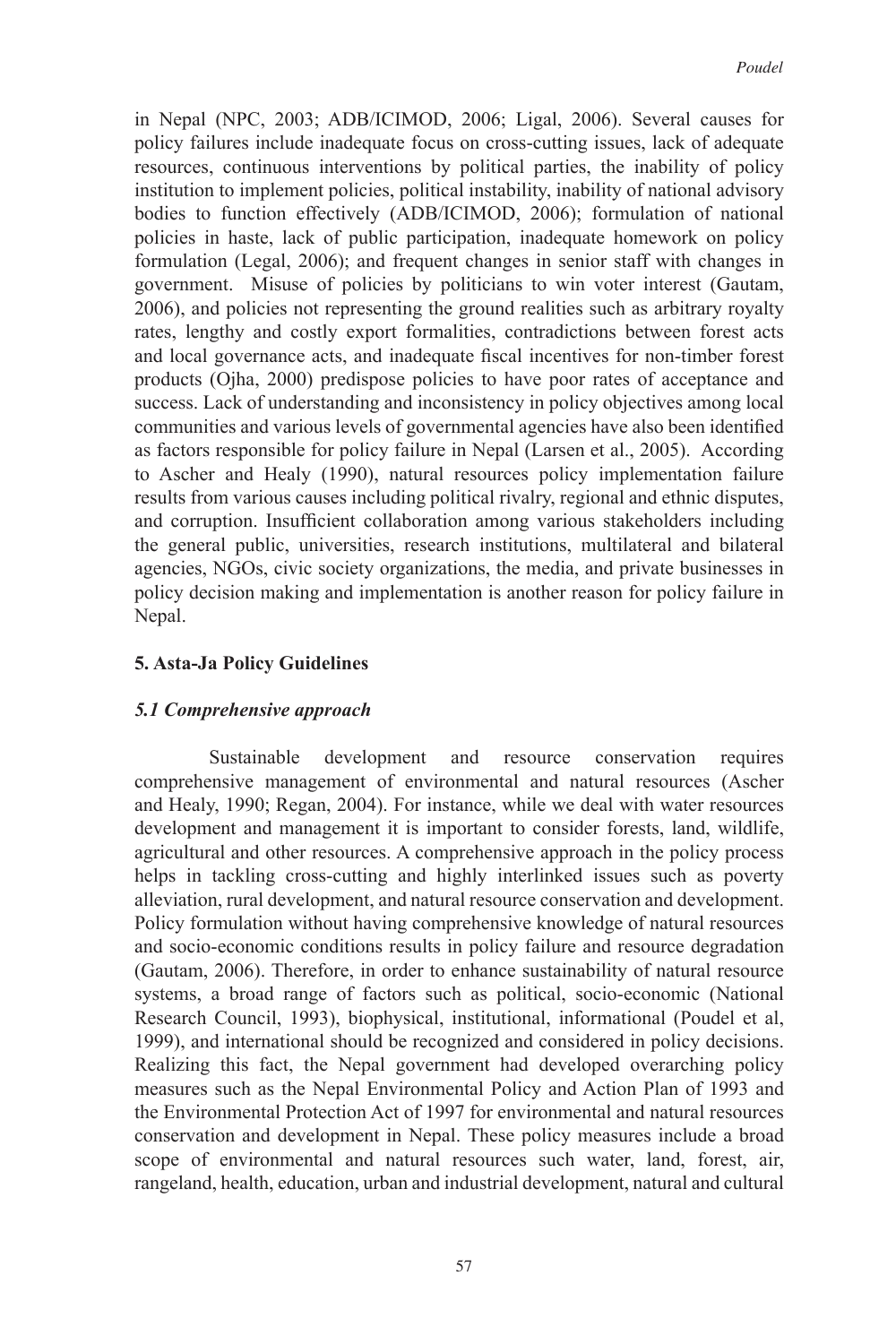heritage, and public resource management (Chapagain, 2001). Such an approach to environmental and natural resource policy decisions should be continued.

## *5.2 Long-term Perspective*

 The government's long-term strategic plans, statement on intended policy outcomes, and forecasting demonstrate a long-term approach to a policy process (Bullock et al, 2001). It is commendable that Nepal has developed longterm perspective plans such as the Master Plan for Forest Sector (1989-2010), the 20-year Agricultural Perspective Plan (APP) (1997-2017), and the 20-year Water Resource Plan (2002-2027); however, it is important to have effective policies and successful implementation of these plans in order to make positive impacts on the resource base and the socio-economic transformation of the nation. It is equally important to assess and analyze the long-term impacts of the policy measures using statistical trends and informed predictions on political, economic, and cultural dimensions of the nation (Bullock et al., 2001). Although politicians generally have a short-term time horizon (Ascher and Healy, 1990) and may prefer shortterm policies and programs to make immediate impacts, a long-term perspective is needed for the nation's Asta-Ja resource development and management and socioeconomic transformation.

## *5.3 Competitive Advantage*

Nepal is a member of several international trade-related organizations and has entered into various regional and international trade agreements. Some of the organizations and agreements include the South Asian Association for Regional Cooperation (SAARC), Bay of Bengal Initiative for Multisectoral Technical and Economic Co-operation (BIMSTEC), the World Trade Organization (WTO), SAARC Preferential Trading Arrangement (SAPTA), and South Asian Free Trade Area (SAFTA). Nepal is attempting to increase its participation in European, Mid-Eastern, Australian, and American global markets. Market competition for such a nation with poorly established institutional mechanisms are enormous and the challenges for meeting the increasingly high international trade standards are formidable (ADB/ICIMOD, 2006). Nepal certainly needs to identify industries and production units that offer competitive advantages. Michael E. Porter (1998) has proposed the four-diamond model for creating national competitive advantage of nations. Factor conditions, demand conditions, company's strategy, structure and rivalry, and associated and supporting industries are the four points of Porter's fourdiamond model. According to this model, a nation's competitive advantage is based on factors such as human and natural resources including infrastructures; demand conditions such as customer's needs and wants domestically and internationally; a company's strategy, structure, and rivalry such as domestic competition, product innovations, marketing investment, management styles; and associated and support industry such as educational institutions, competitiveness of local industries supporting the industry, and good connections and relationships with the suppliers of raw materials. Factors like these must be taken into consideration while formulating natural resources policies for enhancing competitiveness of local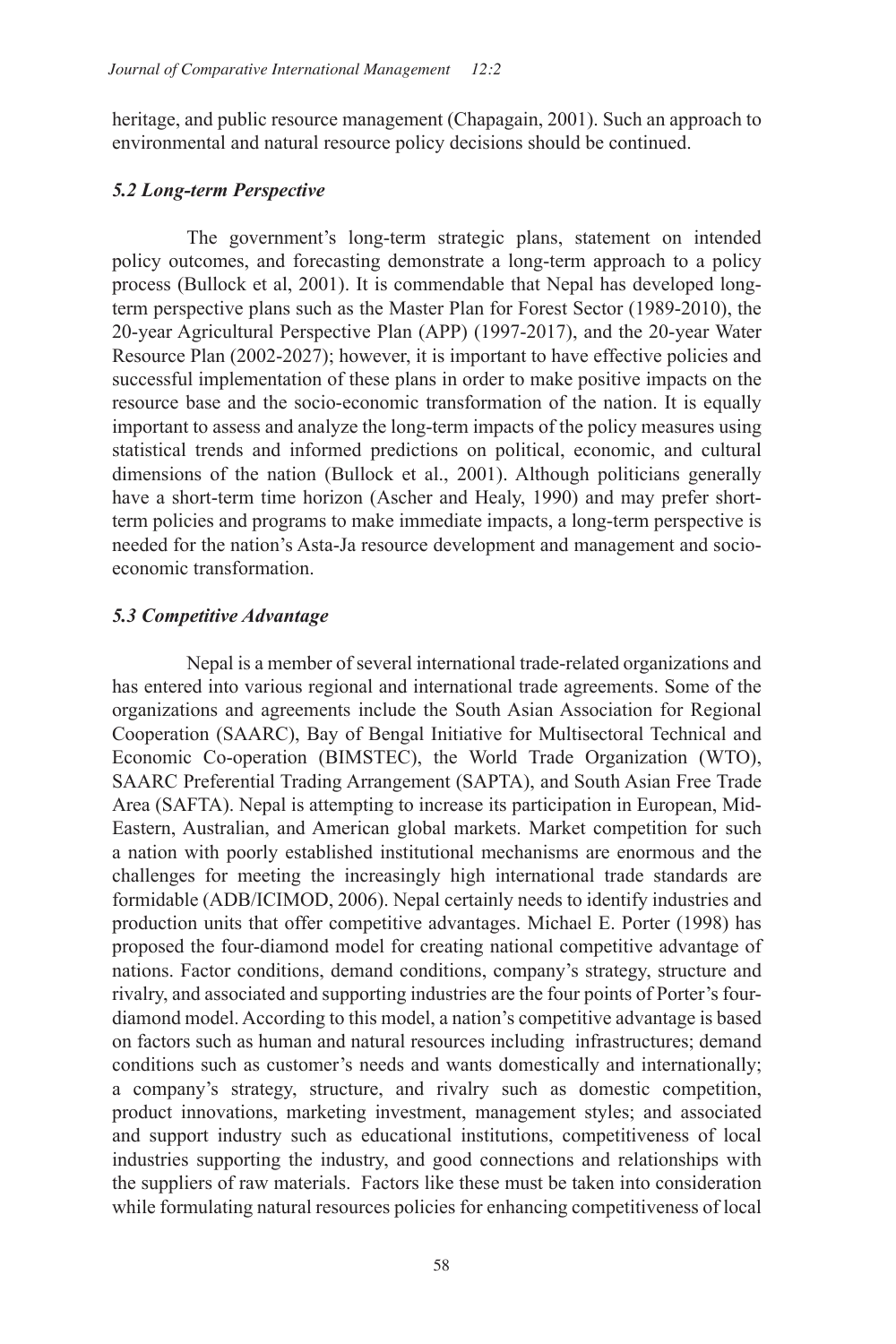industries in the regional and global markets. Nepal's unique conditions such as natural panoramic scenic views, diverse climatic conditions, excellent landscapes for high-value crops production and seed industries, and even development of residential areas and theme parks may offer a competitive advantage for Nepal.

#### *5.4 Global Climate Change*

Global climate change has adversely impacted the Himalayan region, resulting in extreme rain events, glacial retreat, earlier snowmelt and shorter winters, natural hazards, altered river regimes, interrupted water supply and people's livelihoods (Gaur, 2007; Schild, 2007). Understanding and the adaptation of appropriate measures to cope with climate change and related natural incidents such as landslides, avalanches, and debris flows are major challenges for Nepal (Kenneweg, 2008; Schild and Banskota, 2008). Continued monitoring of glacial lakes and the development of mitigation measures for protecting infrastructures and human life are urgent (Poudel, 2010). Greenhouse gases such as  $CO<sub>2</sub>$ , CFC, CH4, O3, and N2O, which cause global warming and climate change are generated through various sources including electricity and heat generation, transportation, mining, industrial processes, agriculture, and coal power usage. In recent years, the annual global emissions of total carbon  $(CO_2, CH_4, hydrocarbons, etc.)$  have increased 4.3% annually, and CFC,  $CH<sub>4</sub>$  and N2O have increased by 5%, 1% and 5%, respectively (Botkin and Keller, 2005). As a result of these increased levels of GHG, the earth is getting warmer. The National Academies (2009) reported that the average surface temperature of the earth has risen about 1.3oF since 1850, and based on model predictions, if the current rates of the GHG emissions continue, compared to 1990 the earth will be  $4.3$  to  $11.5^{\circ}$ F warmer by 2100. This rise in global temperature will impact sea level rise, water supply, occurrences of extreme weather, shifts in species' ranges and in their phenologies, habitat shrinkage and loss, melting of ice caps and glacial lake outbursts, flooding, agricultural shifts, wildfire, droughts, poorer food quality, an increase of invasive species as well as outbreaks of insects and diseases (The National Academies, 2009; Hua, 2009; Nellemann and Kaltenborn, 2009; Armstrong et al., 2009; Bloom, 2010). The impacts of global climate change will be most evident in high altitudes such as Nepal where the Himalayas and the highest peak, Mt. Everest, are located. Understanding vulnerabilities associated with global climate change and formulating appropriate policy measures for mitigation and adopting necessary precautionary measures for maintaining people's livelihood is critical for Nepal.

#### *5.5 Interdisciplinary Approach*

Natural resources such as land, water, air, forests, and wildlife are highly connected and interlinked (Poudel, 2008). Therefore, experts in various fields such as engineering, forestry, agronomy, horticulture, anthropology, hydrology and soils are needed while analyzing environmental and natural resource problems and identifying their solutions. Because there are multiple users of environmental and natural resources, any change in the governance, management, and utilization of these resources often results in conflicts and differences among the stakeholders.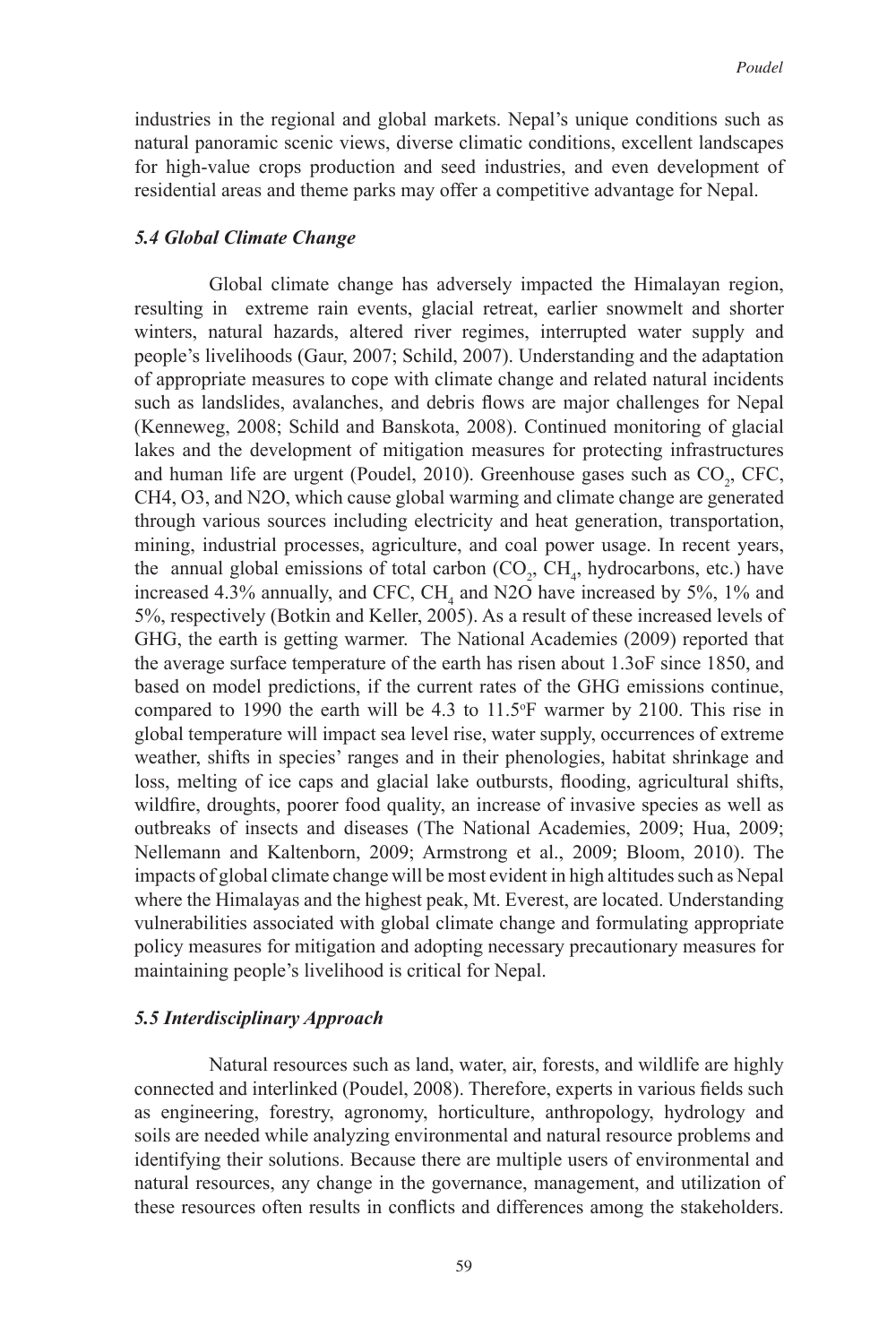Since interdisciplinary communication and cooperation helps to solve the problems that arise due to differences in the perspectives of various stakeholders in developing and implementing natural resources strategies and projects (Regan, 2004) and brings experts from diverse fields and backgrounds together in problem solving, an interdisciplinary approach is necessary for environmental and natural resources policy decision-making.

## *5.6 Public Participation*

Adequate engagement of citizens and stakeholders at different levels is necessary for effective policy making and implementation to achieve success in natural resources development and management (Bhattarai et al., 2005; Zhen et al., 2006). Sufficient and effective public involvement in the policy process not only results in effective policy-decisions but also provides opportunities for citizens' learning on policy formulation, developing civic pride, and motivating common people in nation building. People participation in policy implementation is also the best way of minimizing conflicts among stakeholders. Low public participation in decision making is often the outcome of "top-down" decision making, inadequate education, and a low level of literacy (Zhaoli, 2004), as well as social and gender inequalities and exclusion. Environmental and natural resources policies that are devoid of public participation and depend entirely on external technologies will never be self-reliant. Likewise, policies oblivious to grassroot realities that lack community participation are doomed to fail, and the society will have to pay a larger price for survival in the future.

## *5.7 Environmental and Economic Priorities*

Prioritization of the environmental and economic issues and problems to be solved is important for effective allocation of resources. Nepal's Tenth Plan (2002-2007) embraces broad-based economic growth as well as targeted programs to include all beneficiary groups in developmental initiatives (NPC, 2003). Major strategies adopted in the Tenth Plan for the nation's development were based on four pillars: broad-based economic growth, social sector development including human development, targeted programs including inclusion of poor, marginalized, and vulnerable groups in the mainstream of development, and good governance. It is important to note that the priority of the issues related to environmental and natural resources may vary by regions and localities. For instance, while pasture development and livestock production may be a high priority for one region, the issue of the management of medicinal and aromatic plants and their trade may rank high for another region.

## *5.8. Collaborative Model*

While the devolution of the power and the decentralization of responsibilities in management of environmental and natural resources such as forest resources, irrigation, pasture lands, etc. have become a major worldwide trend, especially after 1990 (Fisher, 1998), collaborative resource governance,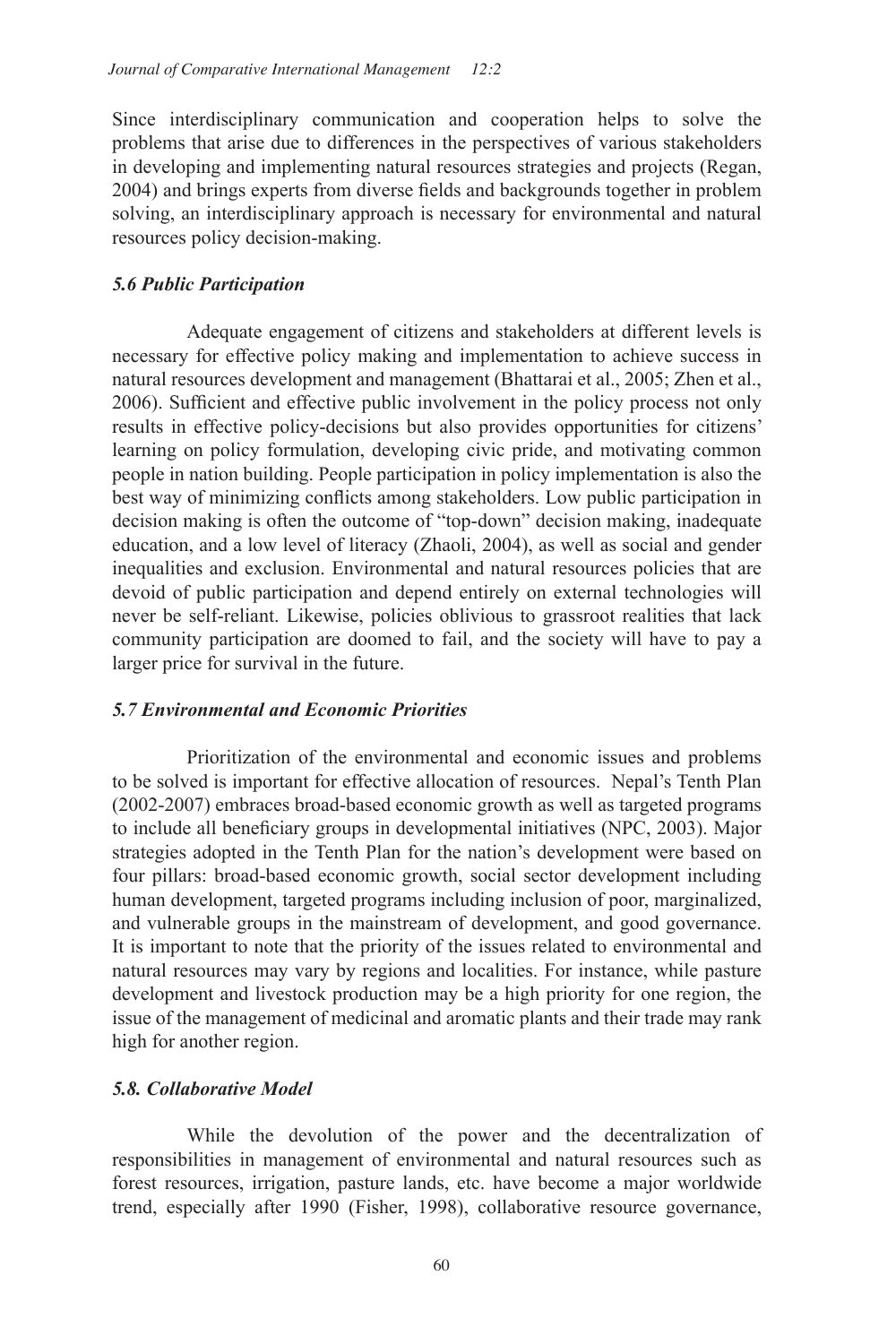conservation and development is on the rise worldwide in recent years (Zhaoli, 2004; Cheng, 2006; Gerlak and Heikkila, 2006). In fact, Cheng (2006) claims that collaboration and related words such as cooperation and coordination have become the major agenda issues for public land policy initiatives in recent years in the US. According to Gerlak and Heikkila (2006), collaborative resource governance involves bringing various stakeholders including governmental agencies and resource users together in programs to solve environmental and natural resources problems. Some examples of such a large-scale natural resource program in the US include the Chesapeake Bay Program, Lake Tahoe program, Columbia River Basin, California Bay-Delta, the Florida Everglades Restoration Program, and Louisiana's Coastal Wetlands Planning, Protection and Restoration Act program. In order to achieve their goals and objectives, participants in these large programs collectively make decisions on environmental and natural resources polices and rules in implementing the programs (Gerlak and Heikkila, 2006). Similarly, Zhaoli (2004) found remarkable success in rangelands management and development in China, using ICIMOD supported co-management of rangelands approach in policy negotiation and program implementation. In this approach, local communities, governmental agencies and experts collaborate and negotiate in the design and implementation of rangeland management policies, rules and strategies. The collaborative approach to natural resource governance, conservation and development draws critical attention, especially when there are conflicting results with respect to the success of decentralization on natural resource development and management. While some researchers have reported decentralization of forest management as quite cost-effective (Somanathan, et. al., 2009) resulting in better forest regeneration (Chhatre and Agrawal, 2008), other scholars have found that decentralization and participatory management of forest resources is associated with overexploitation, social conflicts, corruption by the elite, and disparity in revenue sharing among participating groups (Wagle and Ojha, 2002; Bhattarai et al., 2002). These findings clearly suggest that a collaborative model is appropriate for natural resources governance, sustainable resource conservation and development, and policy decision-making. A collaborative approach in policy decision making and program implementation provides opportunities for all participants to present and discuss their views and perspectives and come up with a collaborative vision and perspective for resource conservation and development. This will enhance effective policy formulation and implementation.

#### **6. Asta-Ja Policy Cycle**

Policy scholars have identified various stages through which a policy decision generally follows. These stages include problem definition, agenda setting, policy making, and policy implementation. The conventional approach to policy decision-making largely involves a single sector, and policy decisions are often made without holistic consideration. As opposed to the conventional single sector policy cycle, the Asta-Ja policy cycle (Figure 1) requires a multisector, participatory, and holistic approach in problem assessment and analyses, identification of alternative solutions, and policy formulation. This approach requires adherence to the Asta-Ja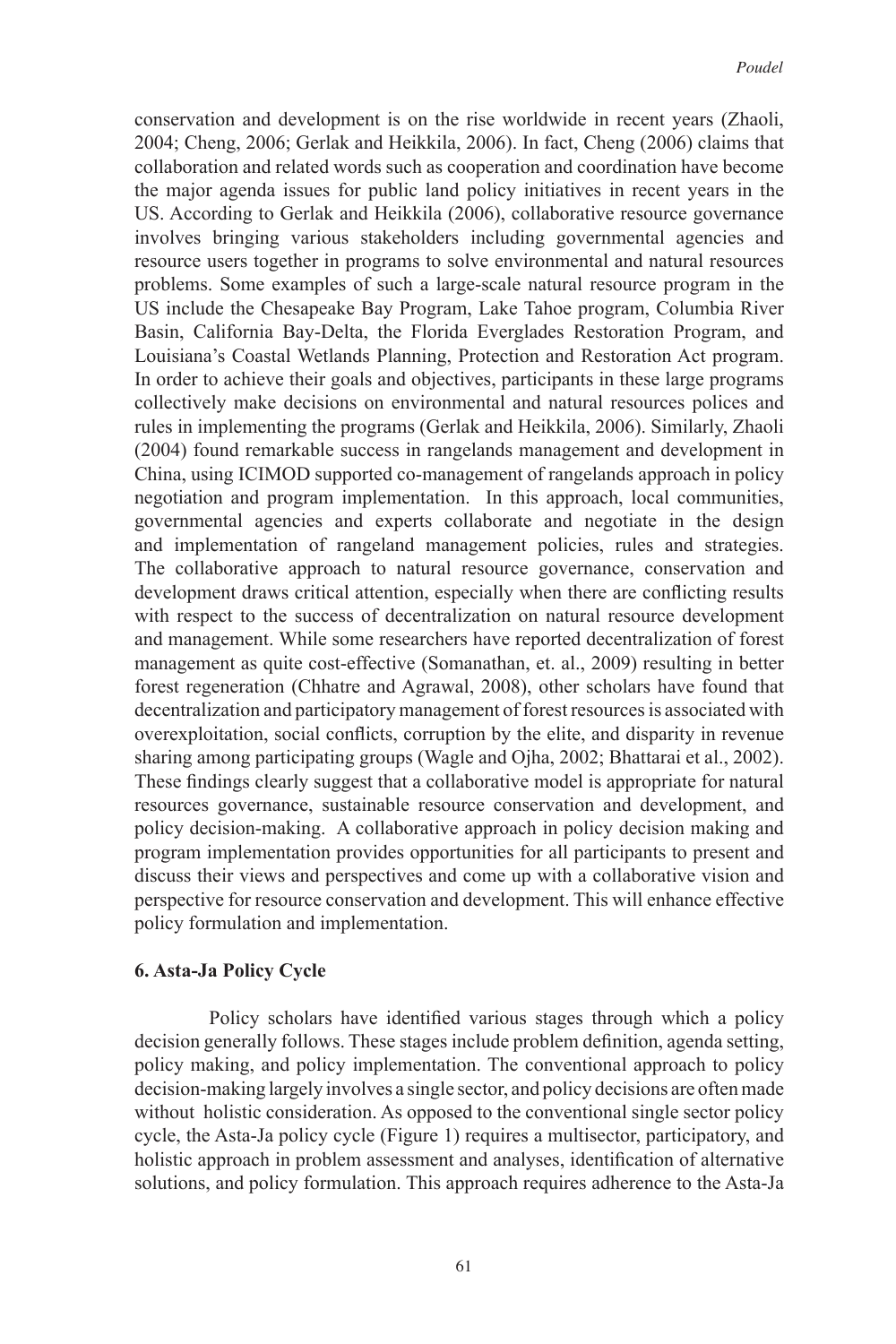policy guidelines presented in the earlier section. The Asta-Ja policy cycle passes through the following eight stages.



**Figure 1: The Asta-Ja Policy Cycle**

## *6.1 Asta-Ja Problems and Issues*

Problem analysis involves the identification, description, evaluation, assessment, and documentation of the reasons or causes of the problems. Every Asta-Ja problem should be analyzed considering its interrelationship and linkages among and between the Asta-Ja while paying full attention to its biophysical, socioeconomic, institutional, and informational aspects. Problem definition often involves heavy politics and those problems that affect a large number of the population or threaten the values and interest of higher and powerful strata of the society receive more governmental attention (Clemons and McBeth, 2009). Availability of quality information and the active involvement of stakeholders in problem identification and analysis are necessary for an accurate problem definition (Ligal, 2006). It is necessary, therefore, to increase the nation's environmental awareness and generate quality information for accurate problem definition and policy decision-making.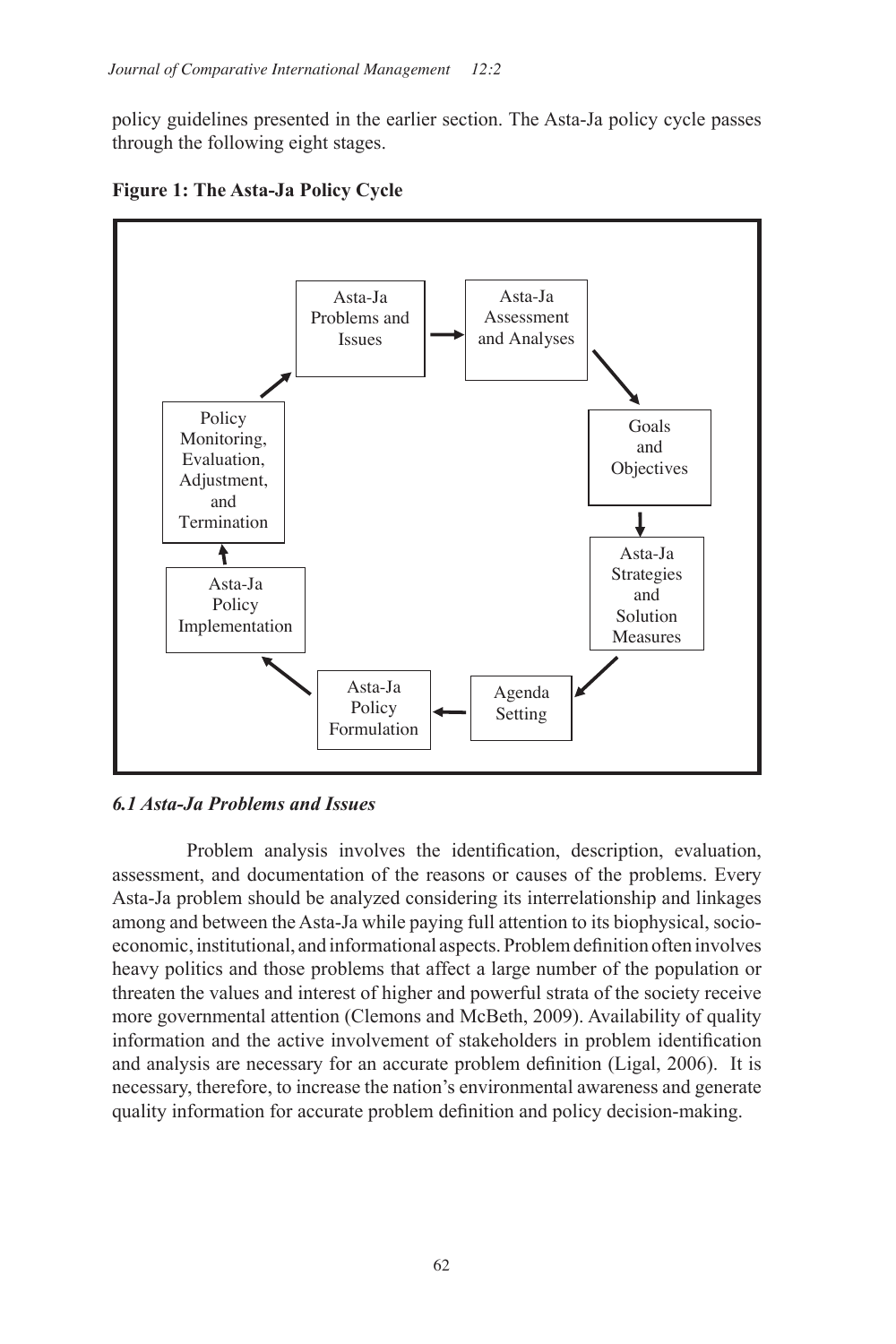#### *6.2 Asta-Ja Assessment and Analyses*

Availability of quality information with regards to Asta-Ja problems is critical for effective policy decision making. Reconnaissance surveys, field observations, data collection, historical data analysis, and use of literature, etc., can be useful in Asta-Ja assessment and analyses. The information collected may also include public opinions, media reports, politicians' speeches, scientific reports, databases, or any other information that is relevant to policy making. Sources for such information include advocacy groups, townhall meetings, media houses, universities, public offices, students theses, scientific reports, papers, NGOs, INGO, annual reports, government reports, etc. News media reports such as radio, television, newsletters, and newspapers would be other sources of information. Different tools and techniques such as GIS, RS, GPS, system dynamics modeling, time series analyses, geo-spatial analyses, computer graphics, computer models, etc., could be used for data analyses and presentations.

#### *6.3 Goals and Objectives*

Environmental and natural resources problems often require targeting multiple goals. For example, water quality improvement in a river basin may require effective control of point sources as well as nonpoint sources pollution in the basin, an increase in public education and awareness, implementation of best management practices for pollution control, forestation of degraded lands, soil erosion control, and formulation of effective programs and policies for water quality improvement. Achieving these multiple goals may require considerable time and resources. It is important to set up goals and objectives across time ranges, from short-term to long-term. From the utilitarian perspective, a society may like to utilize the resources for immediate well-being of the society, but from a sustainable development perspective, it is important to utilize the resources at present without compromising the opportunities for resource utilization by our future generations. Goals and objectives reflect societal perspectives on environmental and natural resources conservation and development.

#### *6.4. Asta-Ja Strategies and Solution Measures*

While identifying solutions to the problems, it is important to have a clear definition of technological measures, feasibility, and the benefits of these solutions to society. For each problem, we should have alternative solutions and strategies. These alternative strategies and solution measures should be thoroughly assessed and analyzed. Environmental impact assessment or strategic environmental assessment of alternative solution measures will provide information, at an early stage of the decision-making process, to the decision-makers in relation to the sustainability of these alternative solutions (Therivel, et. al., 1994). Before making policy decisions, it is important to understand and consider value conflicts that may arise in society due to a policy suggestion (Clemons and McBeth, 2009). In a situation of serious value conflicts, the policy process may have to go through a series of compromises and tradeoffs. In order to enhance sustainability of natural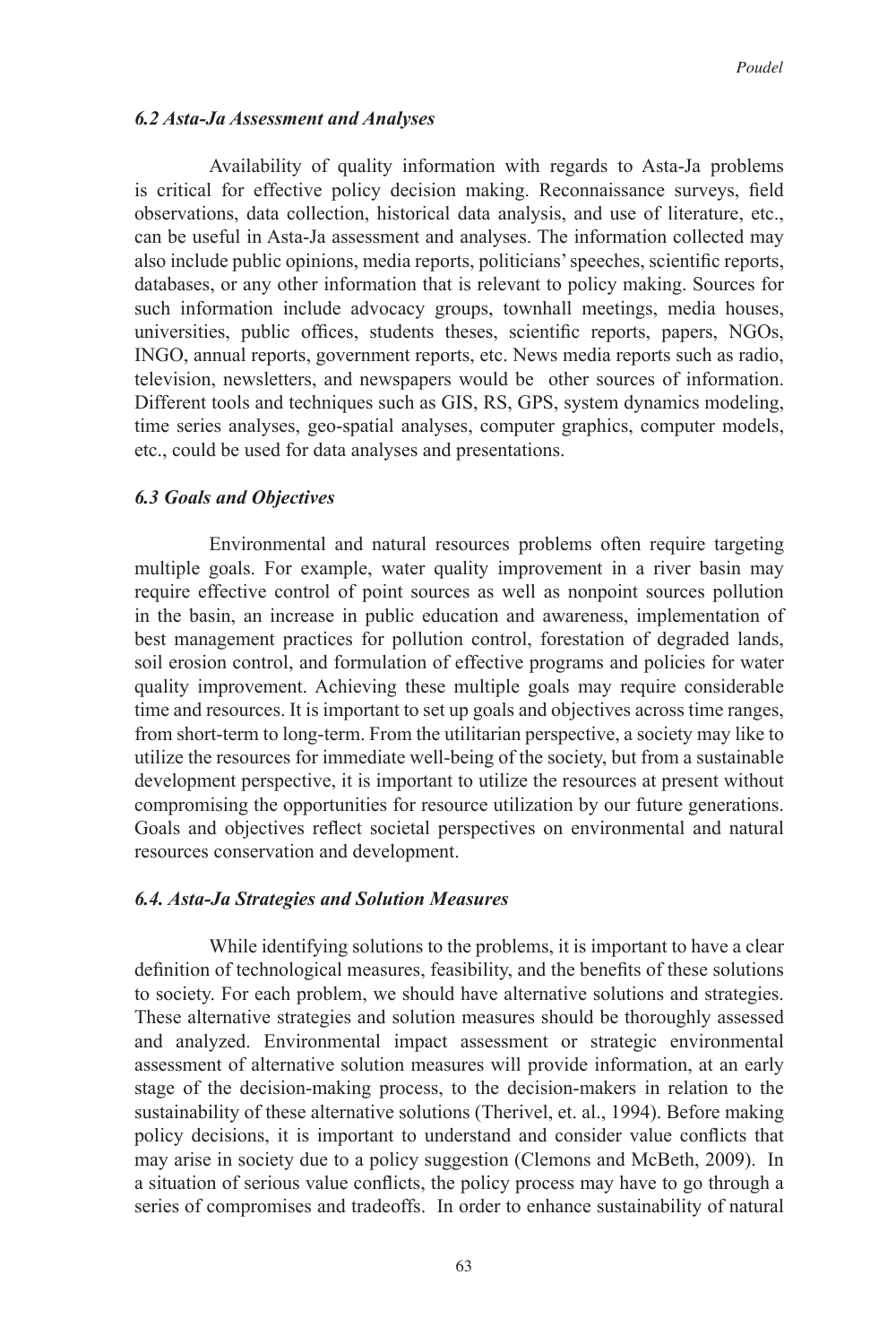resources, some of the considerations that are critical while evaluating alternative strategies and solutions include knowledge of indigenous technology, self-reliant measures, and economic advantages.

## *6.5 Agenda Setting*

Agenda setting entails developing a list of items for policy decision making (Smith, 2009). Cobb and Elder (1971) identified two types of agendas: the systematic agenda and the institutional agenda for policy decisions. While systematic agendas are more general and broader in scope, institutional agendas include specific issues in relation to a decision-making body. According to them, the involvement of the public in agenda setting as well as an understanding of the relationship between these two types of agendas is important for effective policy decision-making. Certainly, agenda setting is an important step in a policy cycle as it determines the items that enter into policy discussions and eventually may result in policy decisions. Agenda items that have overarching impacts and affect the socioeconomic conditions of a broader population should certainly get high priority. On the other hand, agenda items dealing with important environmental and natural resource issues such as extinction of endangered species should not be undermined. Another important factor to be considered while setting environmental and natural resources policy agendas include international agreements and treaties that impact environmental and natural resources conservation, utilization and development.

## *6.6 Asta-Ja Policy Formulation*

Policy formulation involves decision making on the agenda items listed in the previous step. Any of the three governmental branches: the legislative, judiciary, or executive, can make decisions on the agenda items. Policy decisions must correspond with the problems and issues identified in Step One (Ligal, 2006); however, policy decisions in Nepal are often weak due to factors such as lack of accurate problem definitions, insufficient information sharing among various policy making agencies, inability to analyze and interpret data, and the shortsightedness of politicians. Due to the complexity and interconnectivity of environmental and natural resources, policy related to one resource must enhance sustainability of the other resources as well (WCED, 1987; Poudel, 2008). For instance, agricultural policies for food security must increase soil quality, enhance conservation, improve biological conservation, and augment forest and water resources sustainability. For effectiveness, the environmental and natural resources policies must be expressed in the body of environmental or natural resource laws such as water quality, air quality, biodiversity, pesticides and hazardous chemicals, management of degraded lands, and trade (Salzman and Thompson, Jr., 2003). Current policy making processes in Nepal demand immediate governmental attention for improvement and development in the policy environment and decision-making process.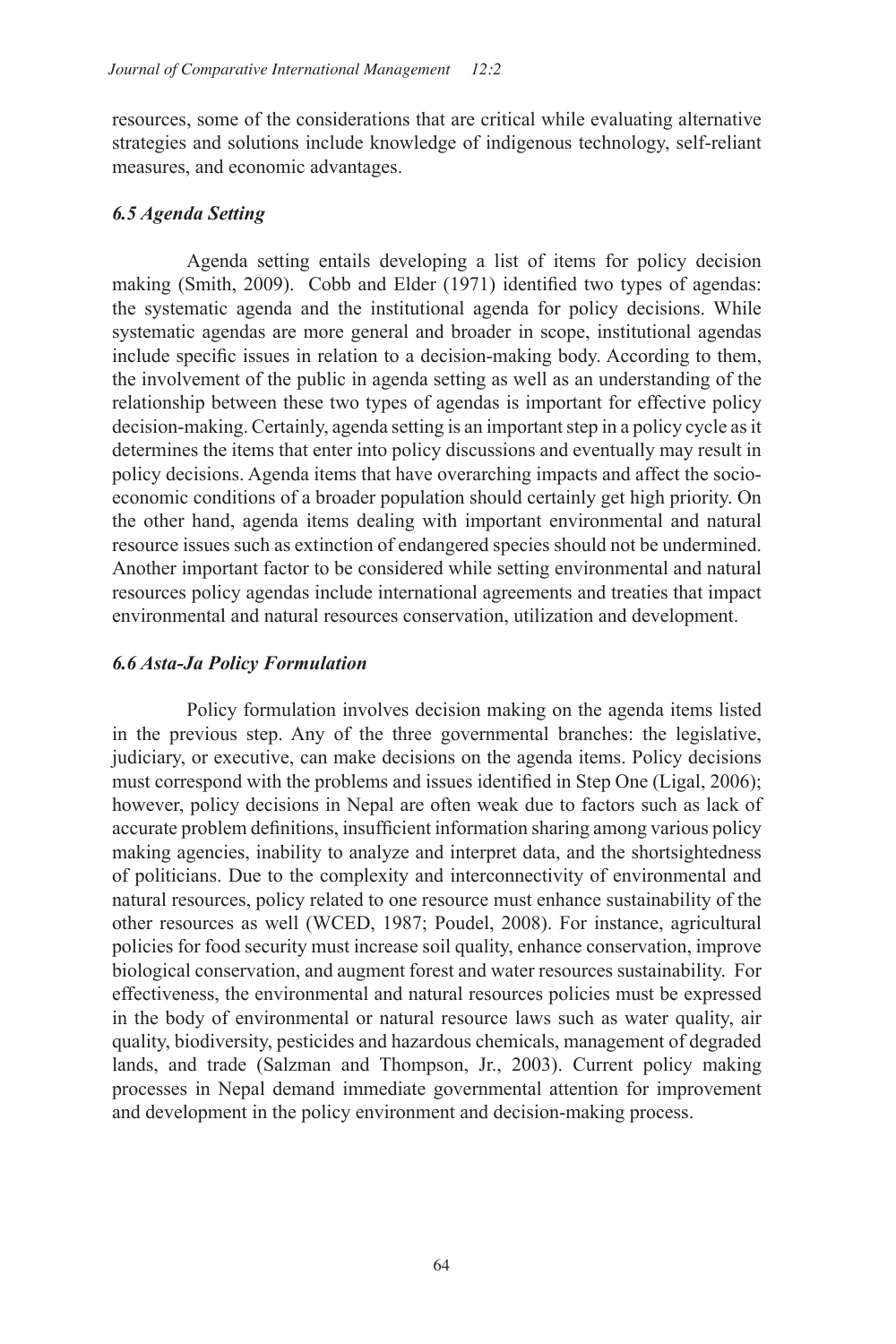#### *6.7 Asta-Ja Policy Implementation*

Policy implementation is largely under the discretion of government administrators (Smith, 2009). Simple initiatives such as holding townhall meetings or public debate sessions with governmental agencies with regard to environmental and natural resources issues and concerns may result in large-scale programs and projects in the future. It is important to note that value conflict may still arise while implementing policies (Clemons and McBeth, 2009); therefore, sufficient governmental and political commitment and the availability of resources for policy implementation are vital. When Asta-Ja policies are formulated through the involvement of the public and other stakeholders, their chances for successful implementation are high. In order to facilitate policy implementation, governmental agencies could form technical advisory committees at national, regional, and local levels. These committees often bring about an enormous amount of knowledge and experience to the table which is needed for successful policy implementation.

#### *6.8 Policy Monitoring, Evaluation, Adjustments, and Termination*

 This step involves the monitoring, evaluation, and reporting of policy implementation. The goals and objectives stated in the policies must be directly monitored, assessed, and evaluated. It is important to develop the governmental agency's monitoring and evaluation capacities for Asta-Ja programs and projects. Such monitoring programs may include crop yield monitoring, water quality monitoring, or forest growth monitoring. Economic indicators such as income per household and employment generated through a policy measure should be assessed. Based on the monitoring and evaluation reports of a policy measure, there may be need for policy reforms or policy adjustments to achieve stated goals or objectives. Otherwise, a policy may have to be terminated. In policy reform, it is important to correctly identify the adjustments and the initiatives needed for policy success. Policy reforms are necessary to incorporate emerging environmental and natural resources issues and problems.

#### **7. Conclusions**

Nepal's pre-1990 import substitution policies as well as the post-1990 export-led growth policies have miserably failed in sustaining economic development. One of the major reasons for this failure is the lack of a policy framework that is based primarily on Nepal's natural resource base, grassroot realities, and economic status. Nepal's government, therefore, urgently needs to adopt a sustainable environmental and natural resources policy framework for the nation's fast-paced socio-economic transformation and sustainable development. Considering this fact, the Asta-Ja Environmental and Natural Resources Policy Framework (Asta-Ja ENRPF) for policy decision-making in Nepal is suggested. The Asta-Ja ENRPF is based on a theoretically grounded Asta-Ja framework and offers an opportunity for effective environmental and natural resources policy formulation, implementation, and socio-economic transformation. The basic guidelines for policy formulation in this framework include the comprehensive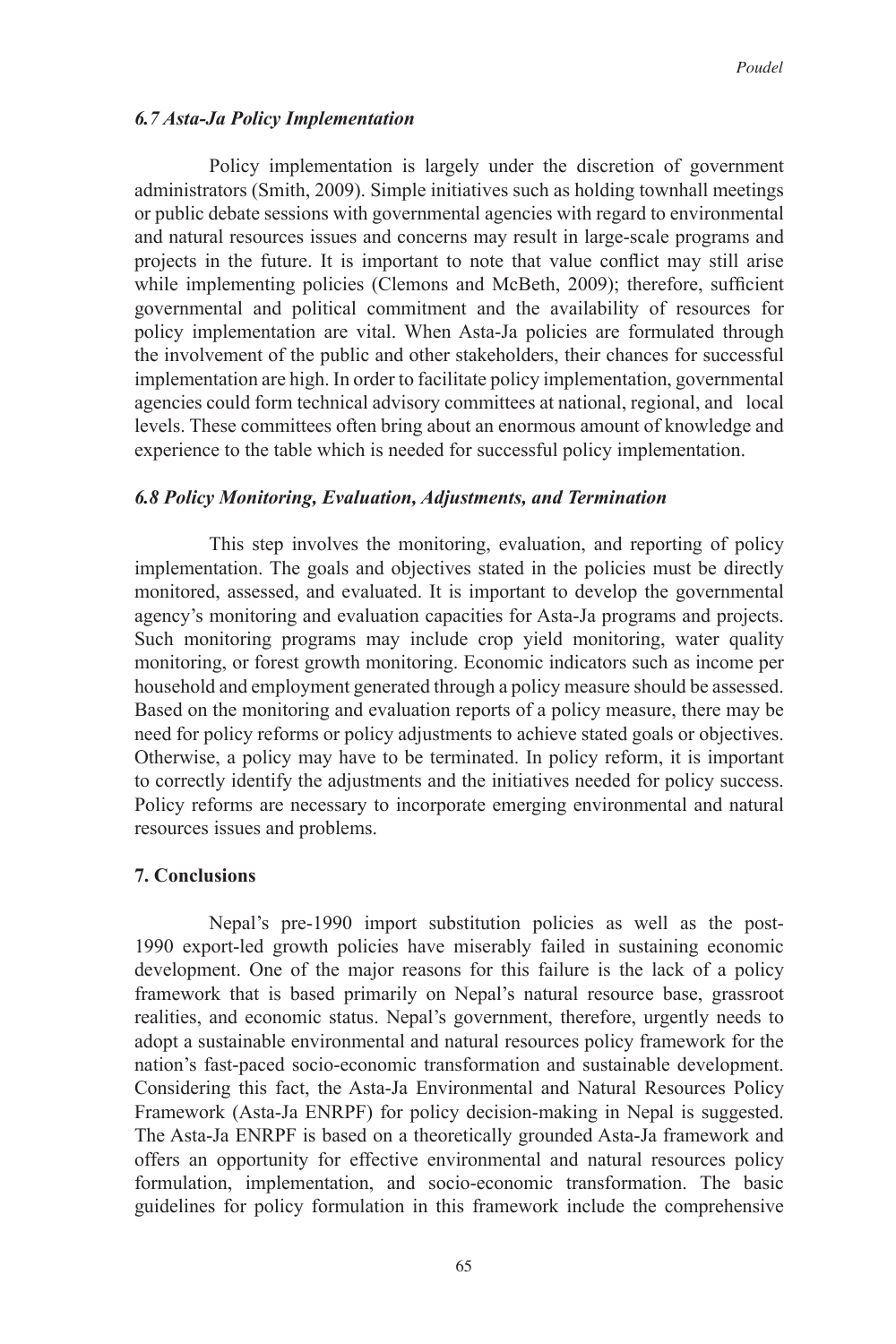approach, long-term perspective, competitive advantage, global climate change, the interdisciplinary approach, public participation, economic and environmental priorities, and a collaborative model for environmental and natural resources governance and policy decision-making. The Asta-Ja ENRPF constitutes an eightstage policy cycle involving Asta-Ja problems and issues, Asta-Ja assessment and analyses, goals and objectives, Asta-Ja strategies and solution measures, agenda setting, Asta-Ja policy formulation, Asta-Ja policy implementation; and policy monitoring, evaluation, adjustment, and termination.

## **References**

- ADB (Asian Development Bank). 2010. *Country Assistance Plans-Nepal*. Available at http://www.adb.org/documents/caps/NEP/0500.asp
- ADB/ICIMOD (Asian Development Bank/International Center for Integrated Mountain Development). 2006. *Environment Assessment of Nepal: Emerging Issues and Challenges*. ADB/ICIMOD: Kathmandu.
- Armstrong, R., Alford, D. and Racoviteanu, A. 2009. Glaciers as Indicators of Climate Change: the Special Case of the High Elevation Glaciers of the Nepal Himalaya. *Sustainable Mountain Development*, 56: 14-16. ICIMOD: Kathmandu.
- Ascher, W. and R. Healy 1990. *Natural resource policy making in developing countries, Environment, economic growth, and income distribution.* Duke University Press: USA
- Bhattarai, B., Ojha, H., and Humagain, Y. 2005. Is leasehold forestry really a pro-poor innovation? Evidences from Kavre district, Nepal. *Journal of Forest and Livelihood*, 4(2): 17-30.
- Bhattarai, K., Conway, D., and Shrestha, N.R. 2002. The vacillating evolution of forestry policy in Nepal: historically manipulated, internally mismanaged. *International Development Planning Review*, 24(3): 315-338.
- Bloom, A.J. 2010. *Global Climate Change: Convergence of Disciplines*. Sinauer Associates, Inc.: Sunderland, Massachusetts.
- Botkin, D. and Keller, E. 2005. *Environmental Science: Earth as a Living Planet*. John Wiley and Sons: USA.
- Bullock, H., Mountford, J., and Stanley, R. 2001. *Better Policy-Making*. Center for Management and Policy Studies. London: UK.
- Chapagain, D. P. 2001. *Nepal: Land and Agriculture*. World Conservation Union (IUCN) Nepal. National Strategies for Sustainable Development. Available at: http://www.nssd.net/country/nepal/nep02.htm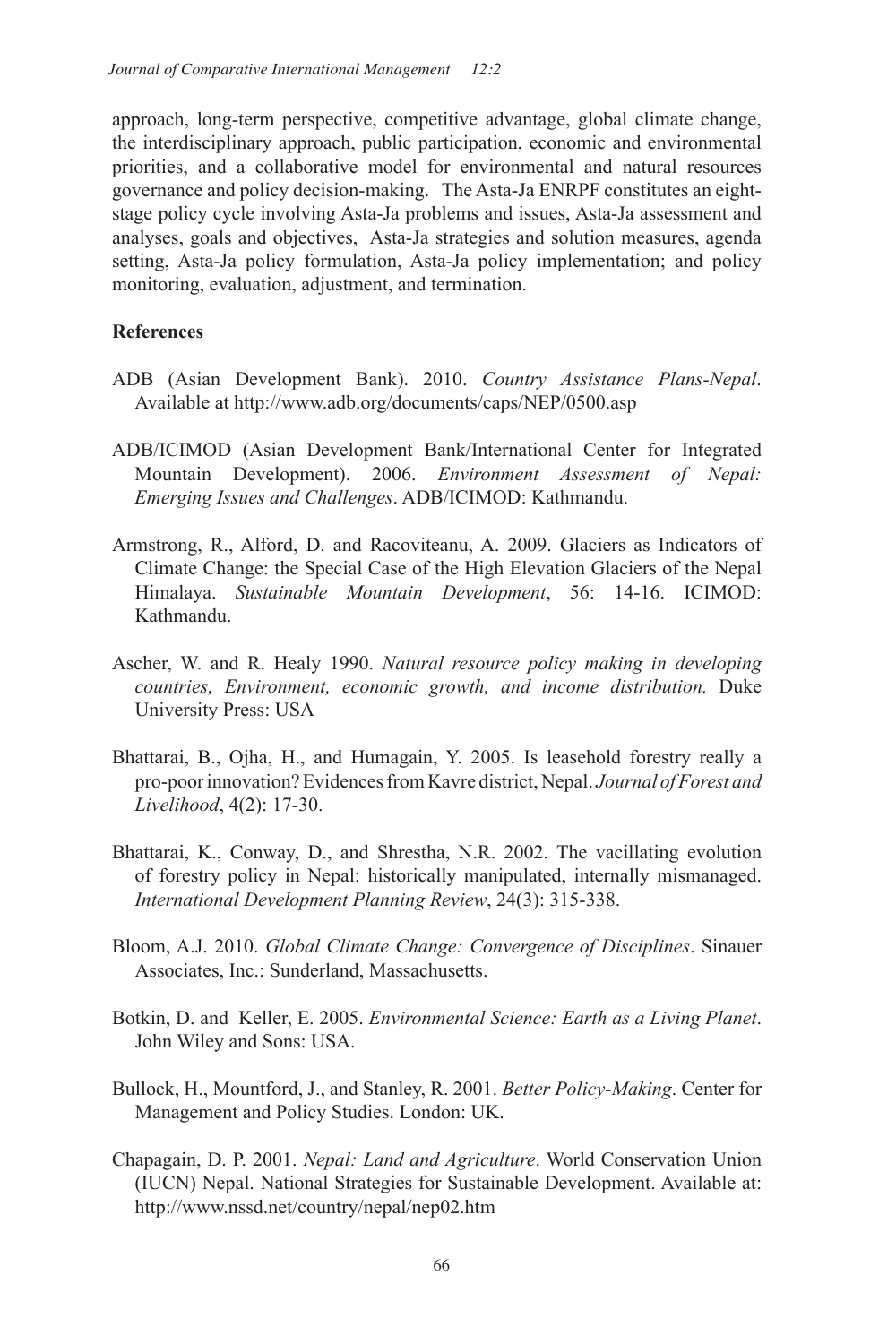- Cheng, A.S. 2006. Build it and they will come? Mandating collaboration in public lands planning and management. *Natural Resources Journal*, 46(4): 841-858.
- Chhatre, A. and Agrawal, A. 2008. Forest Commons and Local Enforcement. *PNAS*, 105(36): 13286-13291.
- Clemons, R.S. and McBeth, M.K. 2009. *Public Policy Praxis: A Case Approach for Understanding Policy and Analysis (2nd ed.)*. Pearson Longman: USA.
- Cobb, R.W. and Elder, C.D. 1971. The politics of agenda-building: An alternative perspective for modern democratic theory, *The Journal of Politics*, 33(4): 892-915.
- Cohen, M. D., March, J.G., and Olsen, J.P. 1972. A Garbage Can Model of Organizational Choice, *Administrative Science Quarterly*, 17 (1): 1-25.
- Dahal, M.K., Acharya, K.P., Dahal, D.R., Bhattachan, K.B., and Nepal, M.K. 2000. *Development Challenges for Nepal*. Nepal Foundation for Advanced Studies (NEFAS). Embassy of Finland, Kathmandu: Nepal.
- DNPWC/MoFSC/GoN. 2007. *Tiger Conservation Action Plan for Nepal*. Kathmandu; Government of Nepal, Ministry of Forest and Soil Conservation, Department of National Parks and Wildlife Conservation.
- DSCWM. 2007. Department of Soil Conservation and Watershed Management, Ministry of Forest and Soil Conservation, Government of Nepal. Available at: http://www.dscwm.gov.np/
- Fisher, R.J. 1998. *Devolution and decentralization of forest management in Asia and Pacific*. Available at: http://www.fao.org/docrep/x3030e/x3030e03.htm
- Friedrich Elbert Stiftung. 2001. *Nepal: Gateway to Nepali Politics and Civil Society*. Available at: http://www.nepaldemocracy.org/institutions/bilateral\_donors.htm
- Gaur, V. 2007. Mountain Conservation through Accelerated Climate Change. *Sustainable Mountain Development*, 53:15-18.
- Gautam, K.H. 2006. Forestry, politicians and power perspectives from Nepal's forest policy. *Forest Policy and Economics*, 8:175-182.
- Gerlak, A.K. and Heikkila, T. 2006. Comparing collaborative mechanisms in largescale ecosystem governance. *Natural Resources Journal*, 46(3): 657-707.
- Grindle, M.S. and Thomas, J.W. 1991. *Public Choices and Policy Change: The Political Economy of Reform in Developing Countries*. Johns Hopkins University Press: Baltimore.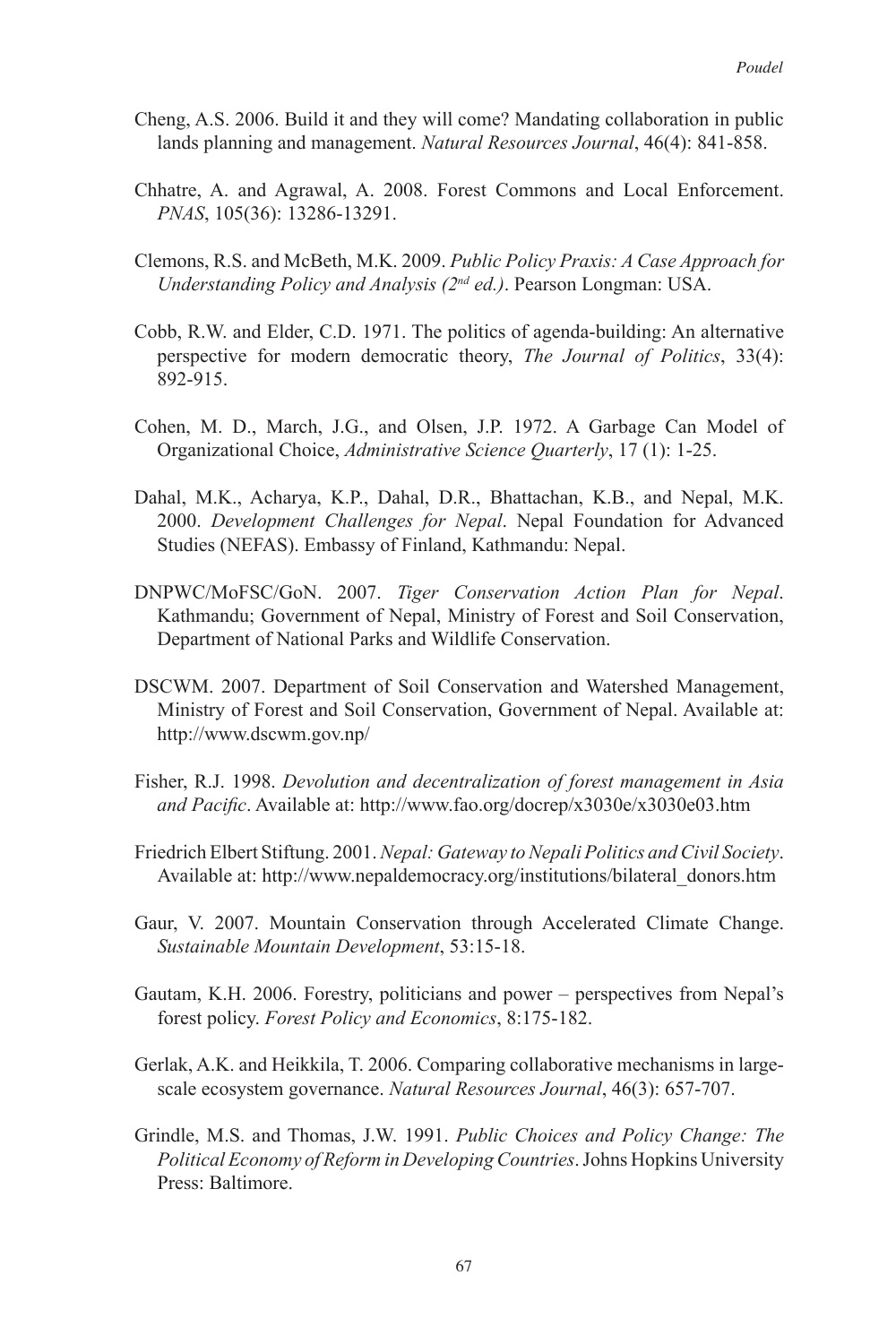- Hua, O. 2009. The Himalayas: Water Storage Under Threat. *Sustainable Mountain Development*, 56: 3-5. ICIMOD: Kathmandu.
- Kafle, M. R. 2008. Electric Power in Nepal: History, Experiences & Possibilities. *2007 IEEE Conference on the History of Electric Power May 2, 2008*, 130-139. Available at: http://ieeexplore.ieee.org/xpl/freeabs\_all.jsp?tp= &arnumber=4510261&isnumber=4510249
- Kenneweg, J. 2008. Climate Change in the Hindu Kush-Himalayas: A Case for International Awareness, Solidarity and Cooperation. *Sustainable Mountain Development*, 54:7-10.
- Kingdon, J. W. 1995. *Agendas, Alternatives, and Public Policies* (2nd edition). Harper Collins College Publishers: New York.
- Larsen, H.O., Smith, P.D., and Olsen, C.S. 2005. Nepal's conservation policy options for commercial medicinal plant harvesting: stakeholder views. Oryx, 39(4): 435-441.
- Ligal, P.R. 2006. *Policy reform net-working in Nepal: a suggested framework*. Available at: http://www.mof.gov.np/economic\_policy/pdf/policy\_reform.pdf
- Maltsoglou, I and Taniguchi, K. 2004. Poverty, livestock and household typologies in Nepal. *ESA Working Paper*, 04-15. Available at: www.fao.org/es/esa
- McKinney, M.L. and Schoch, R.M. 1996. *Environmental Science: Systems and Solutions*. West Publishing Company: St. Paul, MN.
- Meier, G. M. 1991. Policy Lessons and Policy Formation. In: Meier G.M. (ed), *Politics and Policy Making in Developing Countries: Perspectives on the New Political Economy*, 3-12. ICS Press: San Francisco.
- MOAC. 2010. Ministry of Agriculture and Cooperatives, Government of Nepal. Available at: http://www.moac.gov.np/home/index.php
- MOE. 2009. Ministry of Education, Government of Nepal. Available at: http://moe. gov.np/new/index.php?option=CMS&id=56
- MOEN. 2010. Ministry of Energy, Government of Nepal. Available at: http://www. moen.gov.np/
- MOHP. 2010. Ministry of Health and Population, Government of Nepal. Available at: http://www.moh.gov.np/functions/moh.asp
- MOI. 2010. Ministry of Industry, Government of Nepal. Available at: http://www. moi.gov.np/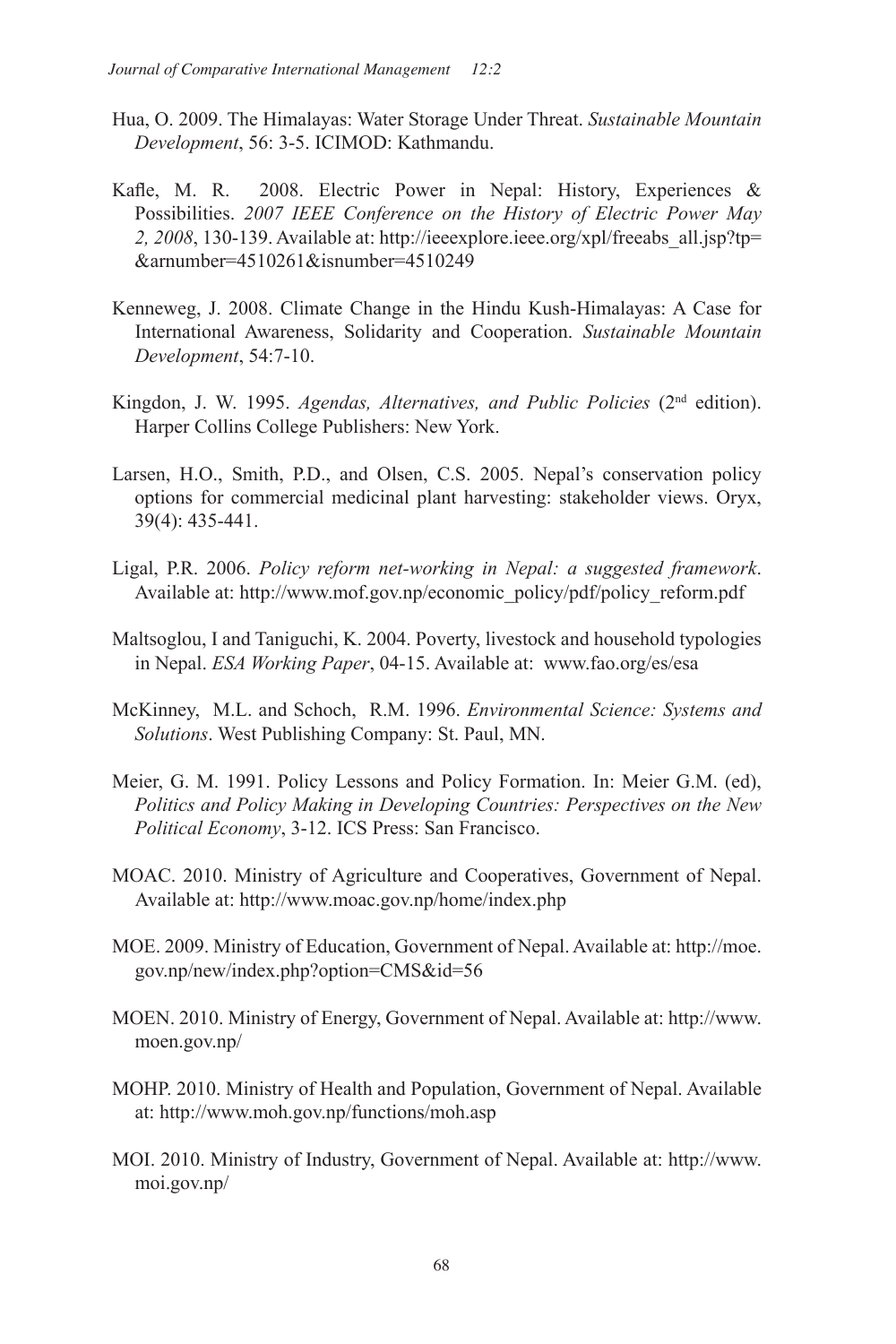- MOIR. 2010. Ministry of Irrigation, Government of Nepal. Available at: http:// www.moir.gov.np/departments.php
- MOLRM. 2010. Ministry of Land Reform and Management, Government of Nepal. Available at: http://www.molrm.gov.np/
- MOLTM. 2010. Ministry of Labor and Transport Management, Government of Nepal. Available at: http://www.moltm.gov.np/opensection.php?secid=468
- MOST. 2010. Ministry of Science and Technology, Government of Nepal. Available at: http://www.moest.gov/np/np/
- National Research Council. 1993. *Sustainable Agriculture in the Humid Tropics*. National Academy Press: Washington.
- Nellemann, C. and Kaltenborn, B.P. 2009. The Environmental Food Crisis in Asia: A 'Blue Revolution' in Water Efficiency is needed to Adapt to Asia's Looming Water Crisis. *Sustainable Mountain Development*, 56: 6-9. ICIMOD: Kathmandu.
- NPC (National Planning Commission). 2003. *The Tenth Plan Poverty Reduction Strategy Paper, 2002-2007*. His Majesty's Government, National Planning Commission, Kathmandu, Nepal.
- Ojha, H.R. 2000. Current policy issues in NTFP development in Nepal, Asia Network for Small-Scale Bio-resources (ANSAB), Kathmandu, Nepal. Available at http://www.mtnforum.org/oldocs/169.pdf
- Ojha, H., Timsina, N., and Khanal, D. 2007. How are forest policy decisions made in Nepal? *Journal of Forest and Livelihood*, 6(1): 1-17.
- Porter, M. E. 1998. *The Competitive Advantage of Nations: with a new introduction*. The Free Press: New York.
- Poudel, D.D., Nissen, T.M., and Midmore, D.J. 1999. Sustainability of commercial vegetable production under fallow systems in the uplands of Mindanao, the Philippines. *Mountain Research and Development*, 19(1): 41-50.
- Poudel, D.D. 2008. Management of Eight *"Ja"* for Economic Development of Nepal, *Journal of Comparative International Management*, 11(1): 15-27.
- Poudel, D.D. 2010. A Strategic Framework for Environmental and Sustainable Development in Nepal, *International Journal of Environmental and Sustainable Development*, [In Press]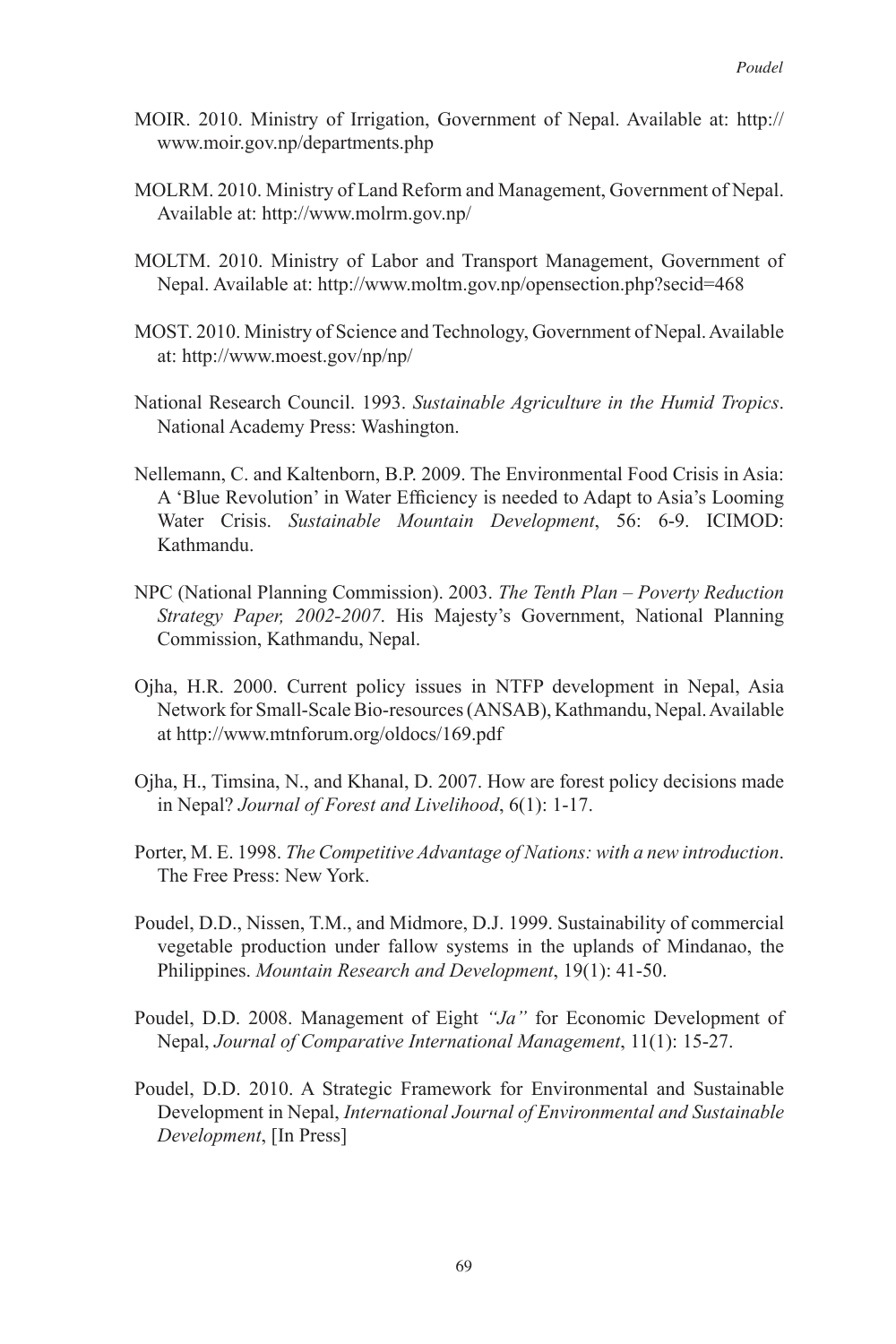- Rasul, G. and Karki, M. 2007. *Participatory Forest Management in South Asia: A Comparative Analysis of Policies, Institutions and Approaches*, ICIMOD: Kathmandu.
- Regan, K.E. 2004. The need for a comprehensive approach to protecting rare plants: Florida as a case study. *Natural Resources Journal*, 44(1): 125- 162.
- Ripley, R.B. 1974. *American National Government and Public Policy*. The Free Press: New York.
- Salzman, J. and Thompson, Jr., B.H. 2003. *Environmental Law and Policy*. Foundation Press: New York.
- Schild, A. 2007. The Mountain Perspective as an Emerging Element in the International Development Agenda. *Sustainable Mountain Development*, 53: 5-8.
- Schild, A. and Banskota, K. 2008. Changes and challenges in the Hindu Kush- Himalayas: Implications for ICIMOD. *Sustainable Mountain Development*, 54: 4-6.
- SDC (Swiss Agency for Development and Cooperation). 2009. *Swiss Cooperation Strategy for Nepal 2009-2012*. Swiss Agency for Development and Cooperation, Swiss Cooperation Office Nepal: Kathmandu.
- Sharma, G.N. 2009. *National Development Strategy Paper*. Nepal Development Forum Stakeholders' Consultation Meeting, Kathmandu.
- Smith, Z.A. 2009. *The Environmental Policy Paradox* (5<sup>th</sup> ed.). Pearson Prentice Hall: New Jersey.
- Somanathan, E., Prabhakar, R., and Mehta, B.S. 2009. Decentralization for costeffective conservation. *PNAS*, 106(11): 4143-4147.
- Stone, D. A. 1988. *Policy Paradox and Political Reason*. Harper Collins: USA.
- The National Academies. 2009. *Ecological Impacts of Climate Change*. The National Academies-National Academy of Sciences, National Academy of Engineering, Institute of Medicine, and National Research Council, USA.
- The World Bank. 2010. Working Together in Nepal World Bank Development Partners. Available at: http://www.worldbank.org.np
- Therivel, R., Wilson, E., Thompson, S., Heaney, D., and Pritchard, D. 1994. *Strategic environmental assessment*. Earthscan Publications Limited: London.